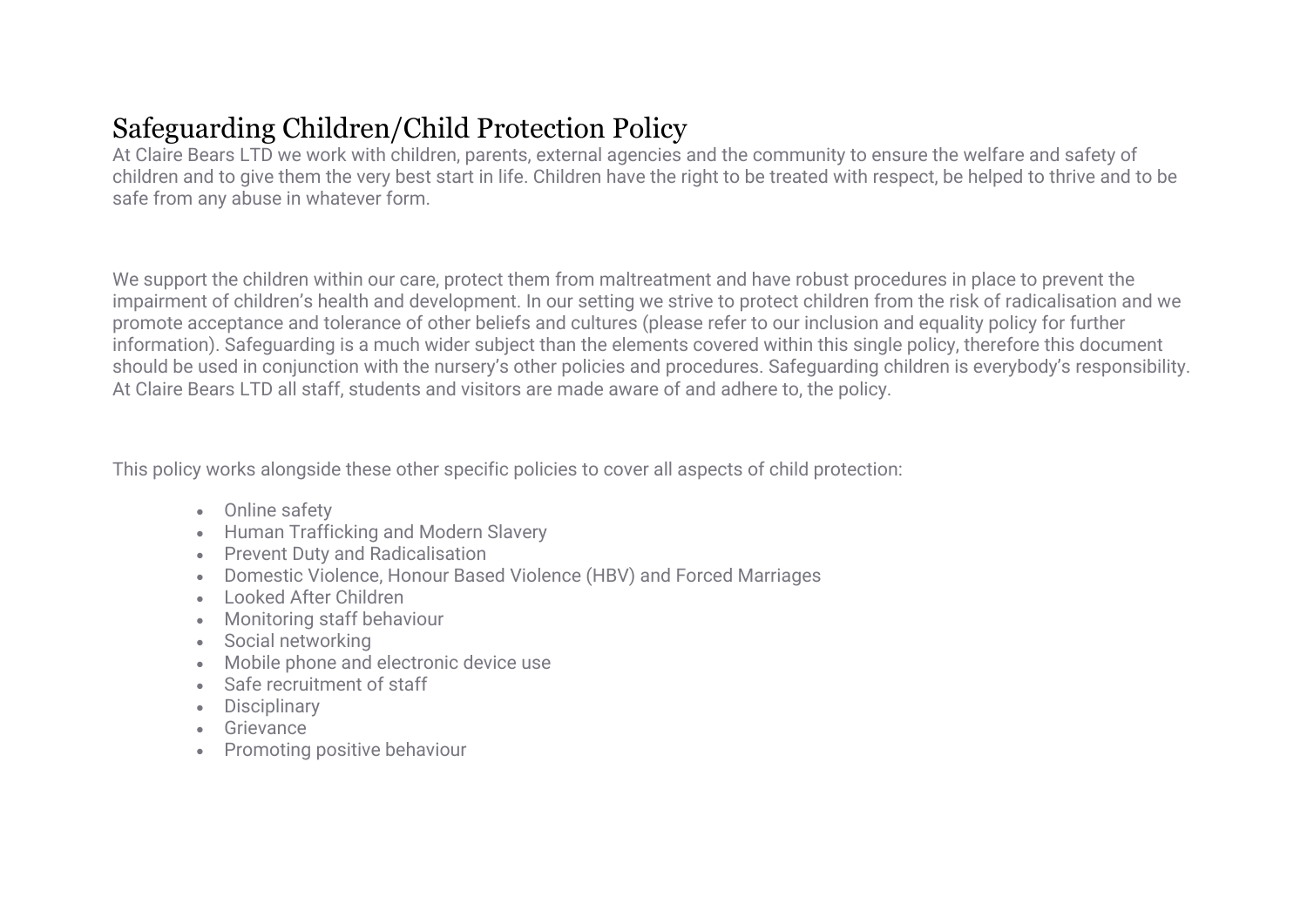# **Legal framework and definition of safeguarding**

- Children Act 1989 and 2004
- Childcare Act 2006 (amended 2018)
- Safeguarding Vulnerable Groups Act 2006
- Children and Social Work Act 2017
- The Statutory Framework for the Early Years Foundation Stage (EYFS) 2017
- Working Together to Safeguard Children 2018
- Keeping Children Safe in Education 2019
- Data Protection Act 2018
- What to do if you're worried a child is being abused 2015
- Counter-Terrorism and Security Act 2015.
- Inspecting Safeguarding in Early years, Education and Skills settings 2019
- Prevent Duty 2015

Safeguarding and promoting the welfare of children, in relation to this policy is defined as:

- Protecting children from maltreatment
- Preventing the impairment of children's health or development
- Ensuring that children are growing up in circumstances consistent with the provision of safe and effective care
- Taking action to enable all children to have the best outcomes.

• *(Definition taken from the HM Government document 'Working together to safeguard children 2018).*

**Policy intention**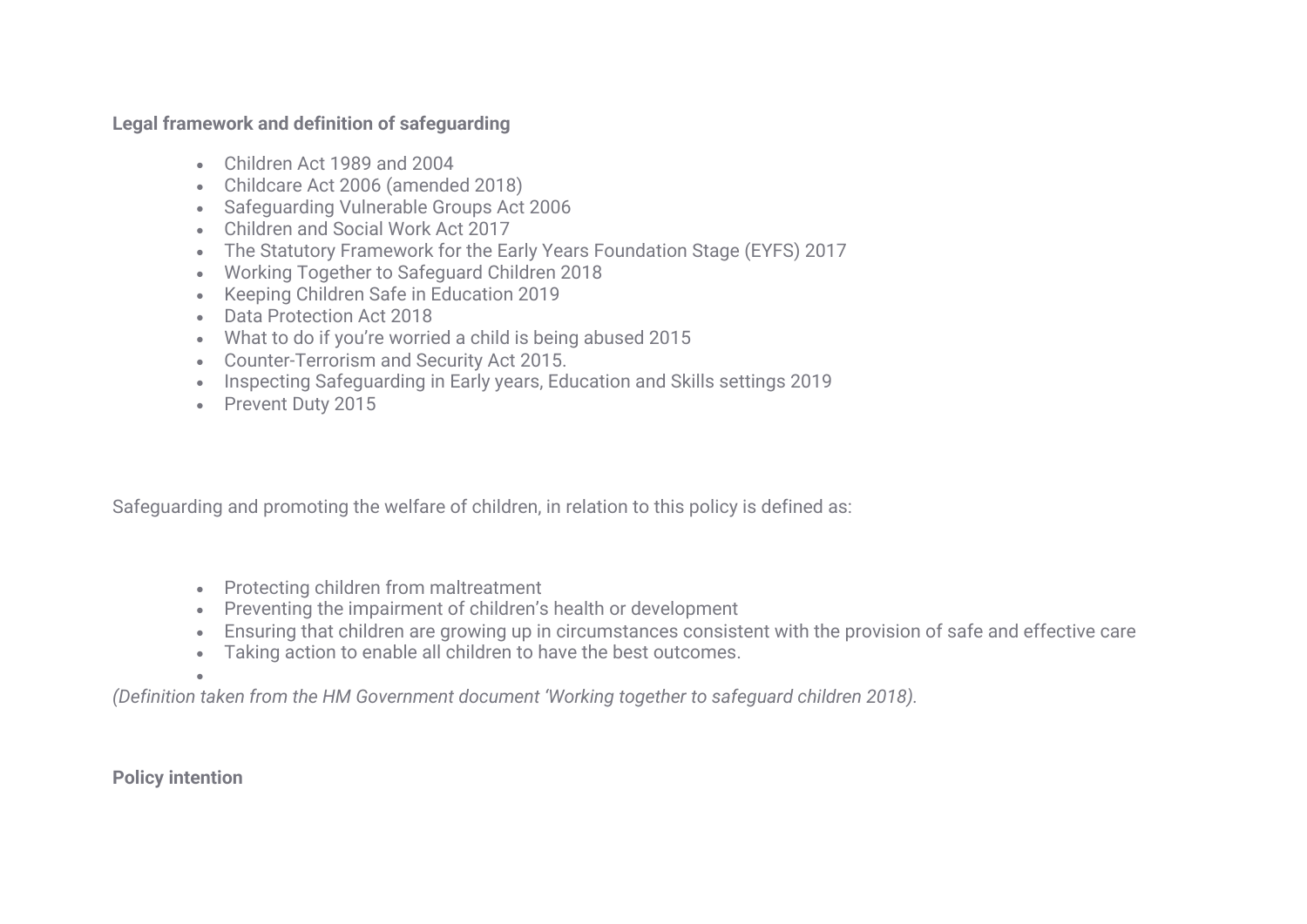To safeguard children and promote their welfare we will:

- Create an environment to encourage children to develop a positive self-image
- Provide positive role models and develop a safe culture where staff are confident to raise concerns about professional conduct
- Support staff to notice the softer signs of abuse and know what action to take
- Encourage children to develop a sense of independence and autonomy in a way that is appropriate to their age and stage of development
- Provide a safe and secure environment for all children
- Promote tolerance and acceptance of different beliefs, cultures and communities
- Help children to understand how they can influence and participate in decision-making and how to promote British values through play, discussion and role modelling
- Always listen to children
- Provide an environment where practitioners are confident to identify where children and families may need intervention and seek the help they need
- Share information with other agencies as appropriate.

The nursery is aware that abuse does occur in our society and we are vigilant in identifying signs of abuse and reporting concerns. Our practitioners have a duty to protect and promote the welfare of children. Due to the many hours of care we are providing, staff may often be the first people to identify that there may be a problem. They may well be the first people in whom children confide information that may suggest abuse or to spot changes in a child's behaviour which may indicate abuse.

Our prime responsibility is the welfare and well-being of each child in our care. As such we believe we have a duty to the children, parents and staff to act quickly and responsibly in any instance that may come to our attention. This includes sharing information with any relevant agencies such as local authority services for Children's Social Care, family support, health professionals including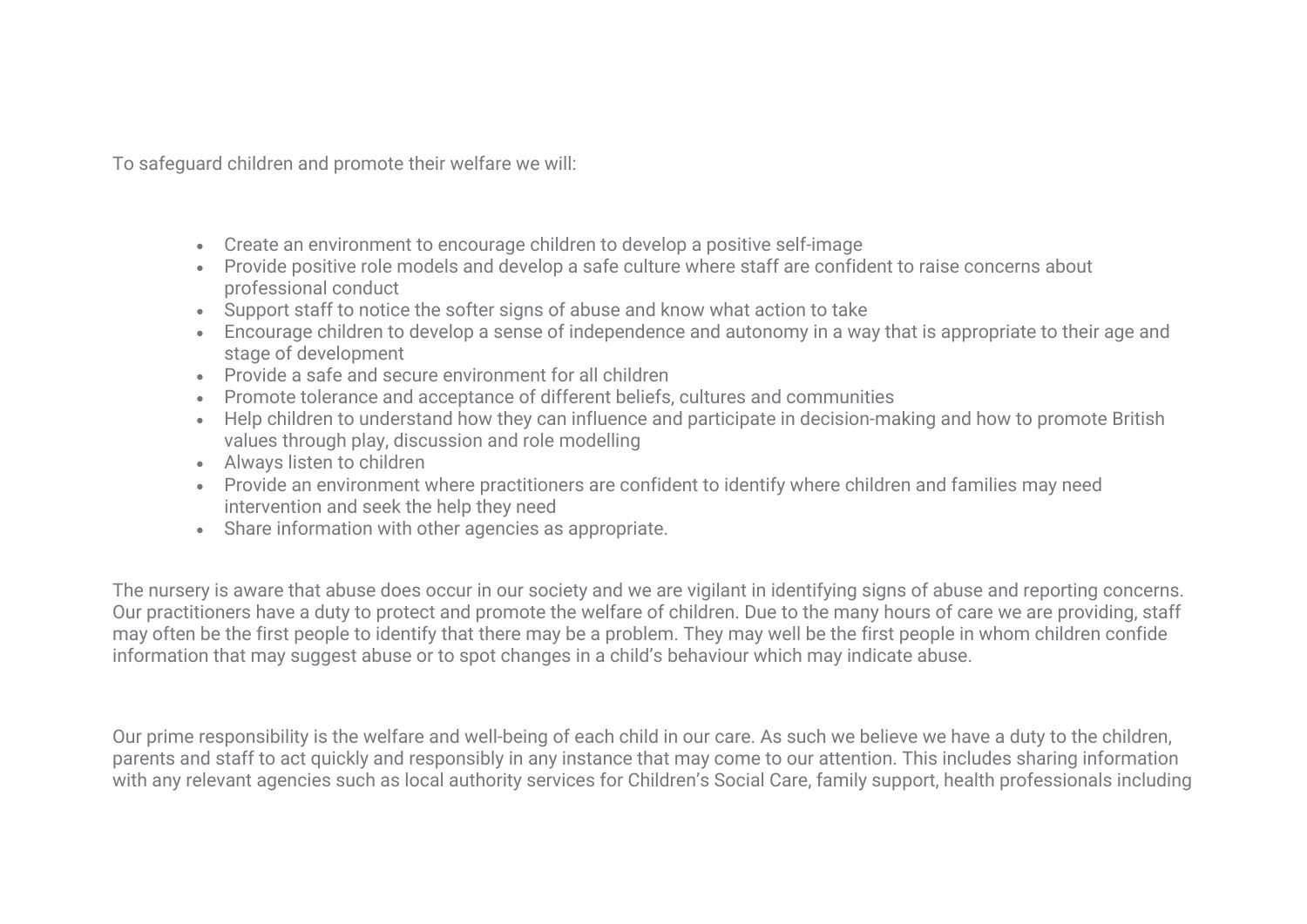health visitors or the police. All staff will work with other agencies in the best interest of the child, including as part of a multiagency team, where needed.

The nursery aims to:

- Keep the child at the centre of all we do, providing sensitive interactions that develops builds children's well-being, confidence and resilience. We will support children to develop an awareness of how to keep themselves safe, healthy and have positive relationships.
- Ensure staff are trained right from induction to understand the child protection and safeguarding policy and procedures, are alert to identify possible signs of abuse (including the signs known as softer signs of abuse), understand what is meant by child protection and are aware of the different ways in which children can be harmed, including by other children (peer on peer) through bullying or discriminatory behaviour
- Be aware of the increased vulnerability of children with Special Educational Needs and Disabilities (SEND), isolated families and vulnerabilities in families; including the impact of toxic trio on children and Adverse Childhood Experiences (ACE's).
- Ensure that all staff feel confident and supported to act in the best interest of the child; maintaining professional curiosity around welfare of children and share information, and seek the help that the child may need at the earliest opportunity.
- Ensure that all staff are familiar and updated regularly with child protection training and procedures and kept informed of changes to local/national procedures, including thorough annual safeguarding newsletters and updates
- Make any child protection referrals in a timely way, sharing relevant information as necessary in line with procedures set out by Claire Bears LTD (Claire McNally)
- Ensure that information is shared only with those people who need to know in order to protect the child and act in their best interest
- Keep the setting safe online using appropriate filters, checks and safeguards, monitoring access at all times and maintaining safeguards around the use of technology by staff, parents and visitors in the setting.
- Ensure that children are never placed at risk while in the charge of nursery staff
- Identify changes in staff behaviour and act on these as per the Staff Behaviour Policy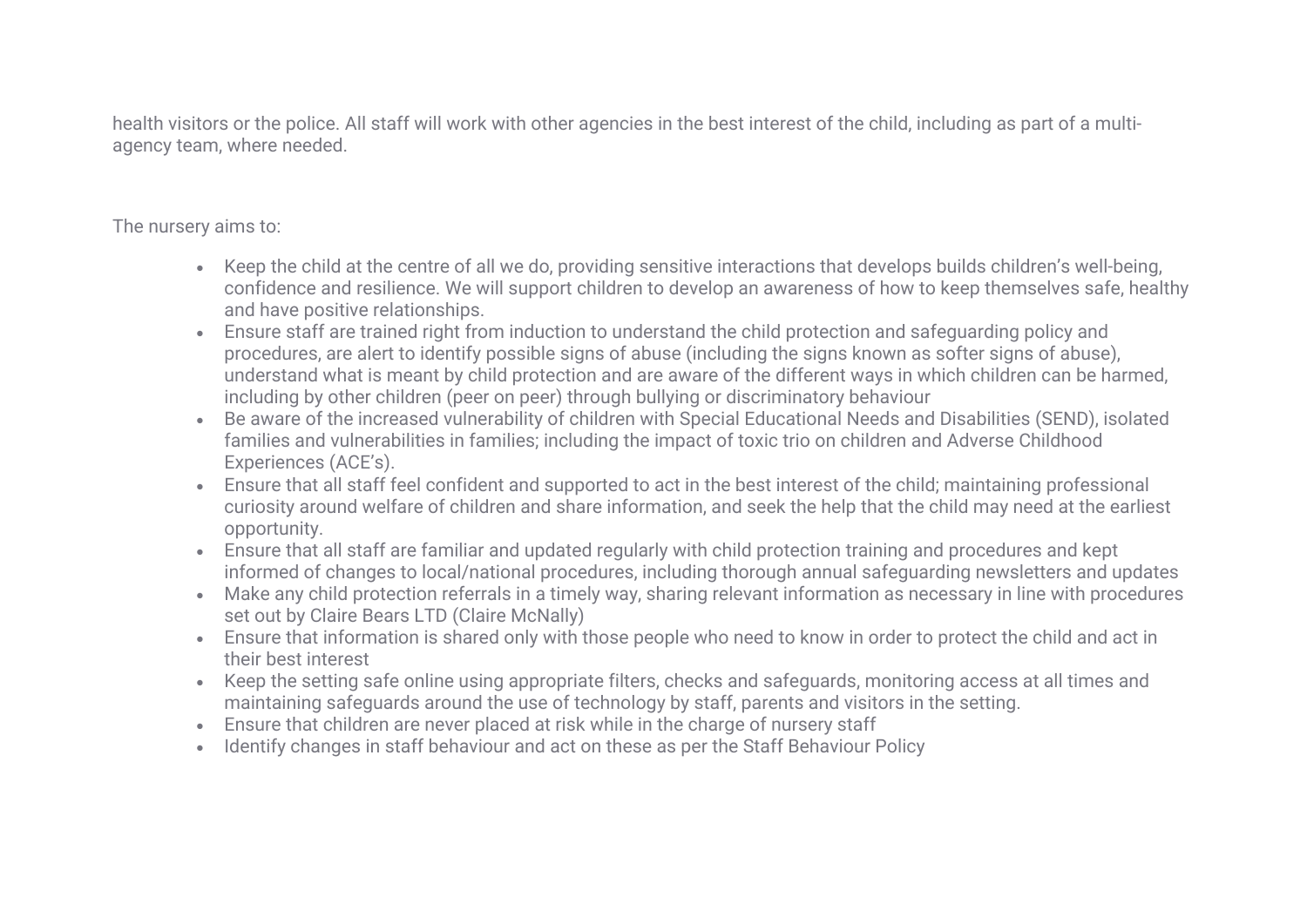- Take any appropriate action relating to allegations of serious harm or abuse against any person working with children or living or working on the nursery premises including reporting such allegations to Ofsted and other relevant authorities including the local authority.
- Ensure parents are fully aware of child protection policies and procedures when they register with the nursery and are kept informed of all updates when they occur
- Regularly review and update this policy with staff and parents where appropriate and make sure it complies with any legal requirements and any guidance or procedures issued by the ocal authority.

# **Contact telephone numbers**

Local authority children's social care team

0207 364 5601

Local authority Designated Officer (LADO) 0207 364 0677 / 07903 238827

Local Authority referral team **0300 303 6070**

Local Authority Out of Hours Team **0207 364 7070**

NSPCC **0808 800 5000**

Local Safeguarding Children Partnership 0300 303 6070

Local Early Help services 0207 364 5744

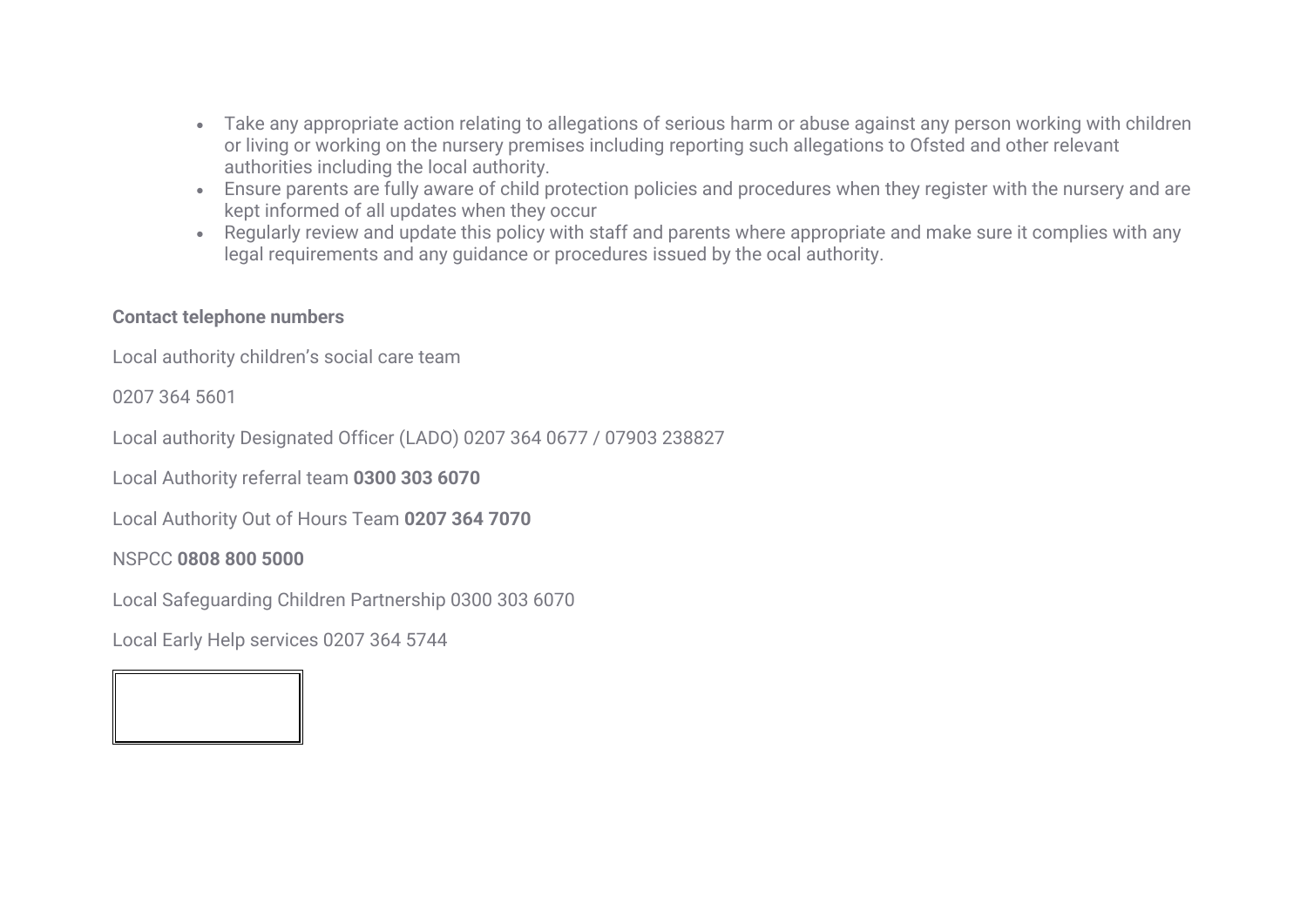Ofsted 0300 123 1231

Emergency police 999

Non-emergency police **101**

Government helpline for extremism concerns

Child exploitation and Online protection command (CEOP) **https://www.ceop.police.uk/safety-centre/**

#### **Types of abuse and particular procedures followed**

Abuse and neglect are forms of maltreatment of a child. Somebody may abuse or neglect a child by inflicting harm, or by failing to act to prevent harm. Children may be abused within a family, institution or community setting by those known to them or more rarely, a stranger.

This could be an adult or adults, another child or children.

*What to do if you're worried a child is being abused (advice for practitioners) 2015* and *Working Together to Safeguard Children (2018)*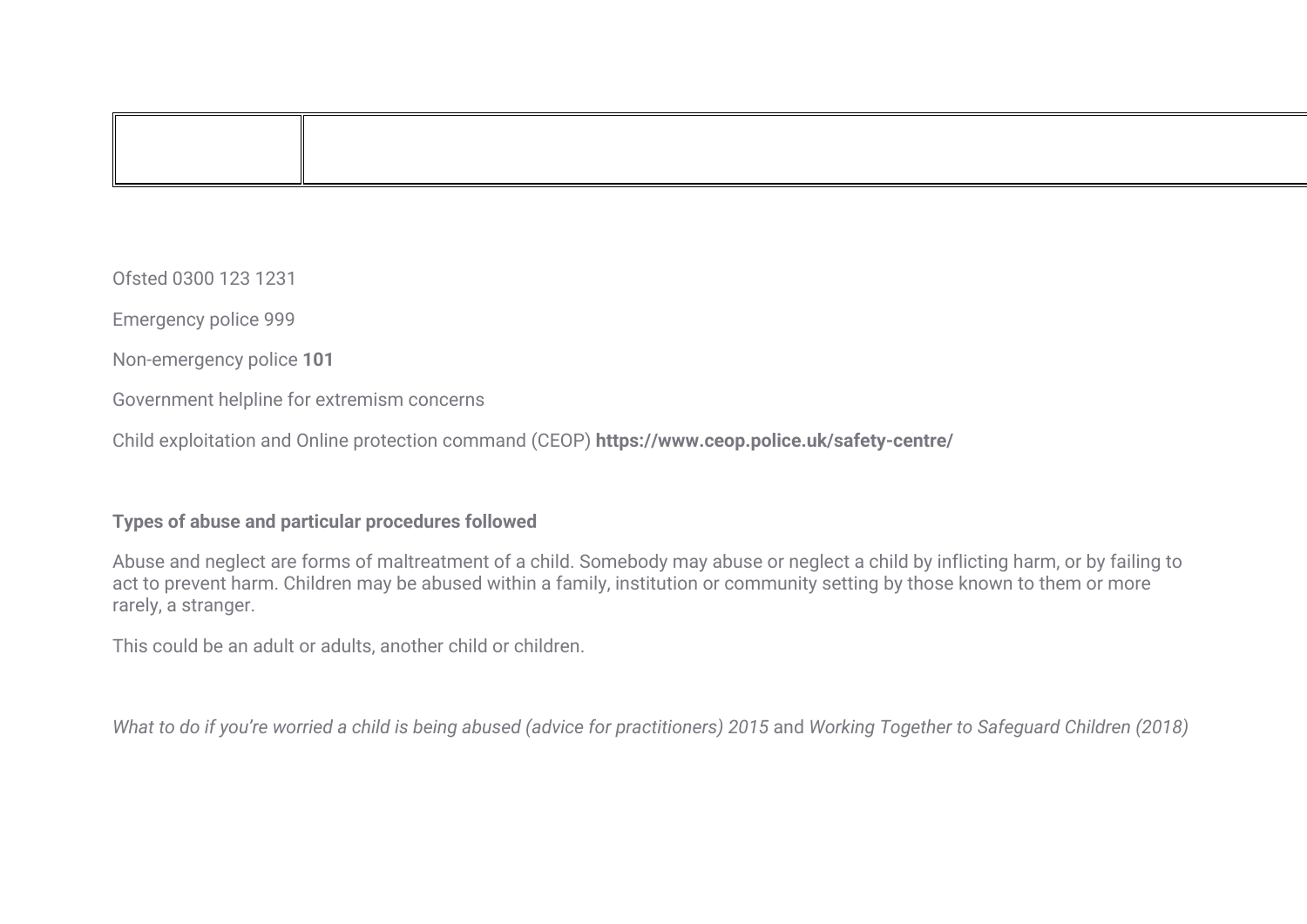The signs and indicators listed below may not necessarily indicate that a child has been abused,but will help us to recognise that something may be wrong, especially if a child shows a number of these symptoms or any of them to a marked degree.

# **Indicators of child abuse**

- Failure to thrive and meet developmental milestones
- Fearful or withdrawn tendencies
- Unexplained injuries to a child or conflicting reports from parents or staff
- Repeated injuries
- Unaddressed illnesses or injuries
- Significant changes to behaviour patterns.

Softer signs of abuse as defined by National Institute for Health and Care Excellence (NICE) include: [1]

Emotional states:

- Fearful
- Withdrawn
- Low self-esteem.

Behaviour:

- Aggressive
- Oppositional habitual body rocking.

Interpersonal behaviours:

- Indiscriminate contact or affection seeking
- Over-friendliness to strangers including healthcare professionals
- Excessive clinginess, persistently resorting to gaining attention
- Demonstrating excessively 'good' behaviour to prevent parental or carer disapproval
- Failing to seek or accept appropriate comfort or affection from an appropriate person when significantly distressed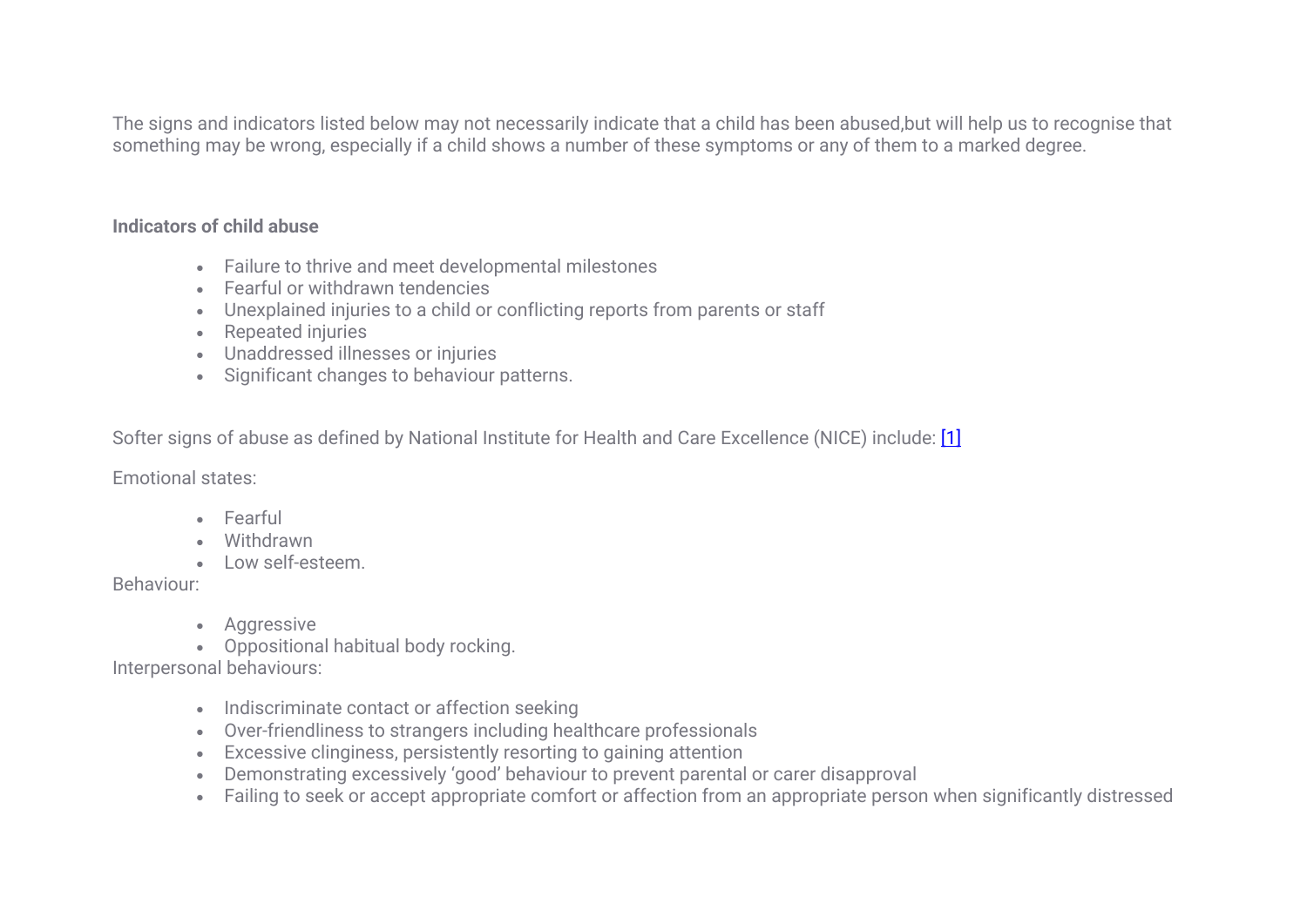- Coercive controlling behaviour towards parents or carers
- Lack of ability to understand and recognise emotions
- Very young children showing excessive comforting behaviours when witnessing parental or carer distress.

### **Peer-on-peer abuse**

We are aware that peer-on-peer abuse does take place, so we include children in our policies when we talk about potential abusers. This may take the form of bullying, physically hurting another child, emotional abuse or sexual abuse. We will report this in the same way we do for adults abusing children, and will take advice from the appropriate bodies on this area; to support for both the victim and the perpetrator, as they could also be a victim of abuse. We know that children who develop harmful sexual behaviour have often experienced abuse and neglect themselves.

# **Physical abuse**

Action needs to be taken if staff have reason to believe that there has been a physical abuse to a child, which may involve hitting, shaking, throwing, poisoning; burning or scalding, drowning, suffocating or otherwise causing physical harm to a child. These symptoms may include bruising or injuries in an area that is not usual for a child, e.g. fleshy parts of the arms and legs, back, wrists, ankles, trunk and face.

Many children will have cuts and grazes from normal childhood injuries. When children enter the nursery with an existing injury we will record the details of the injury. Any injuries that are a cause of concern will be followed up with parents and the designated safeguarding lead.

# **Fabricated illness**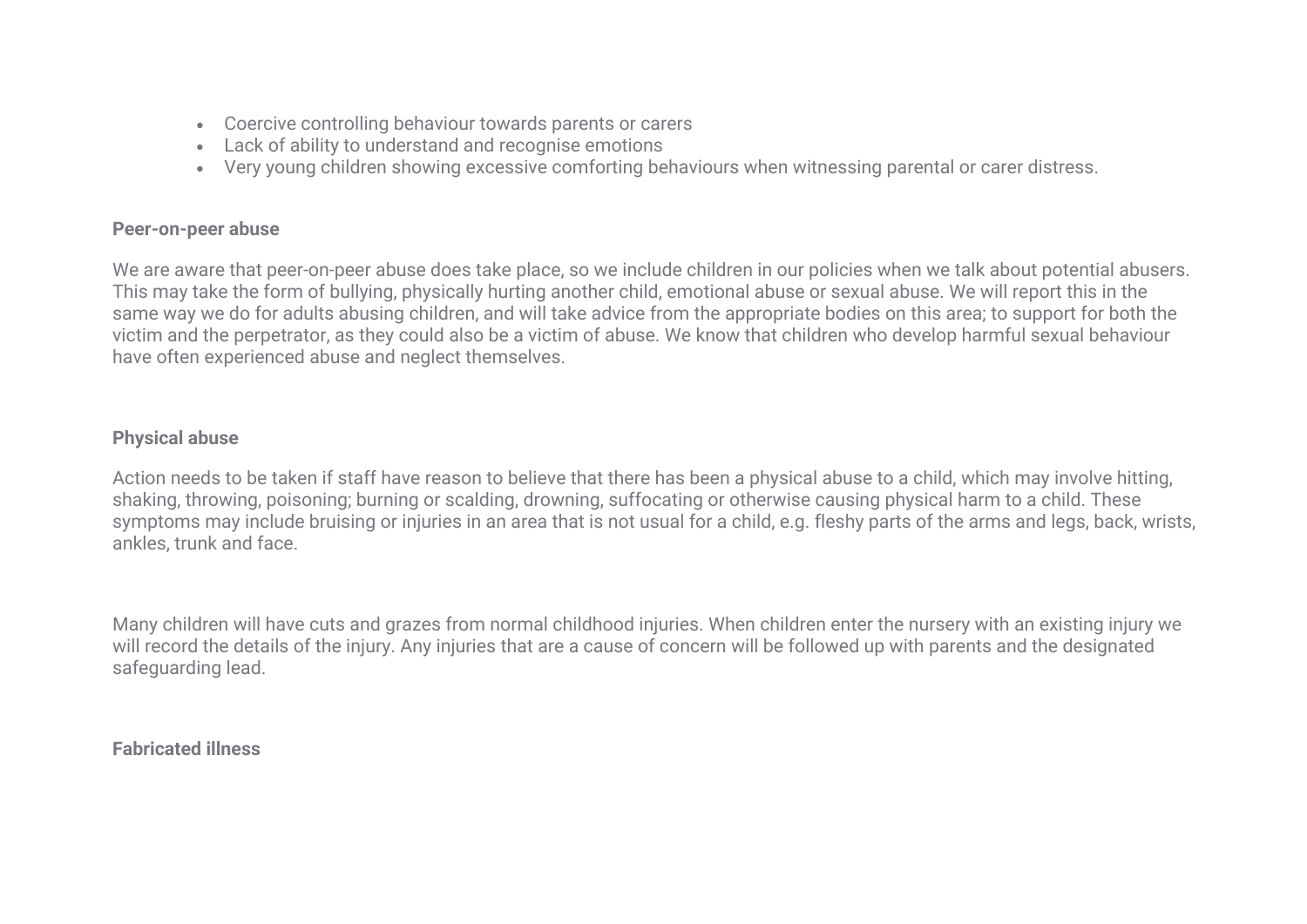Physical harm may also be caused when a parent or carer fabricates the symptoms of, or deliberately induces, illness in a child. The parent or carer may seek out unnecessary medical treatment or investigation; they may exaggerate a real illness and symptoms or deliberately induce an illness through poisoning with medication or other substances or they may interfere with medical treatments. Fabricated illness is a form of physical abuse and any concerns will be reported, in line with our safeguarding procedures.

# **Female genital mutilation (FGM)**

FGM is a procedure where the female genital organs are injured or changed and there is no medical reason for this. Some ethnic groups practise this form of physical abuse as a cultural ritual. When the procedure happens is dependent on the community and it may occur shortly after birth, during childhood; during adolescence, just before marriage or during a woman's first pregnancy. The practice can cause severe pain and there may be immediate and/or long-term health consequences, including mental health problems, urinary infection, septicaemia, incontinence; difficulties in childbirth, causing danger to the child and mother; and/or death.

If you have concerns about a child or family, you should contact children's social care team in the same way as other types of physical abuse. We have a mandatory duty to report to police any case where an act of female genital mutilation appears to have been carried out on a girl under the age of 18.

# **Breast ironing**

Breast ironing also known as "breast flattening" is the process where young girls' breasts are ironed, massaged and/or pounded down through the use of hard or heated objects in order for the breasts to disappear, or delay the development of the breasts entirely. It is believed that by carrying out this act, young girls will be protected from harassment, rape, abduction and early forced marriage. Although this is unlikely to happen to children in the nursery due to their age, we will remain vigilant for the signs and symptoms in any children and families using our services and follow-up concerns following our regular safeguarding referral process.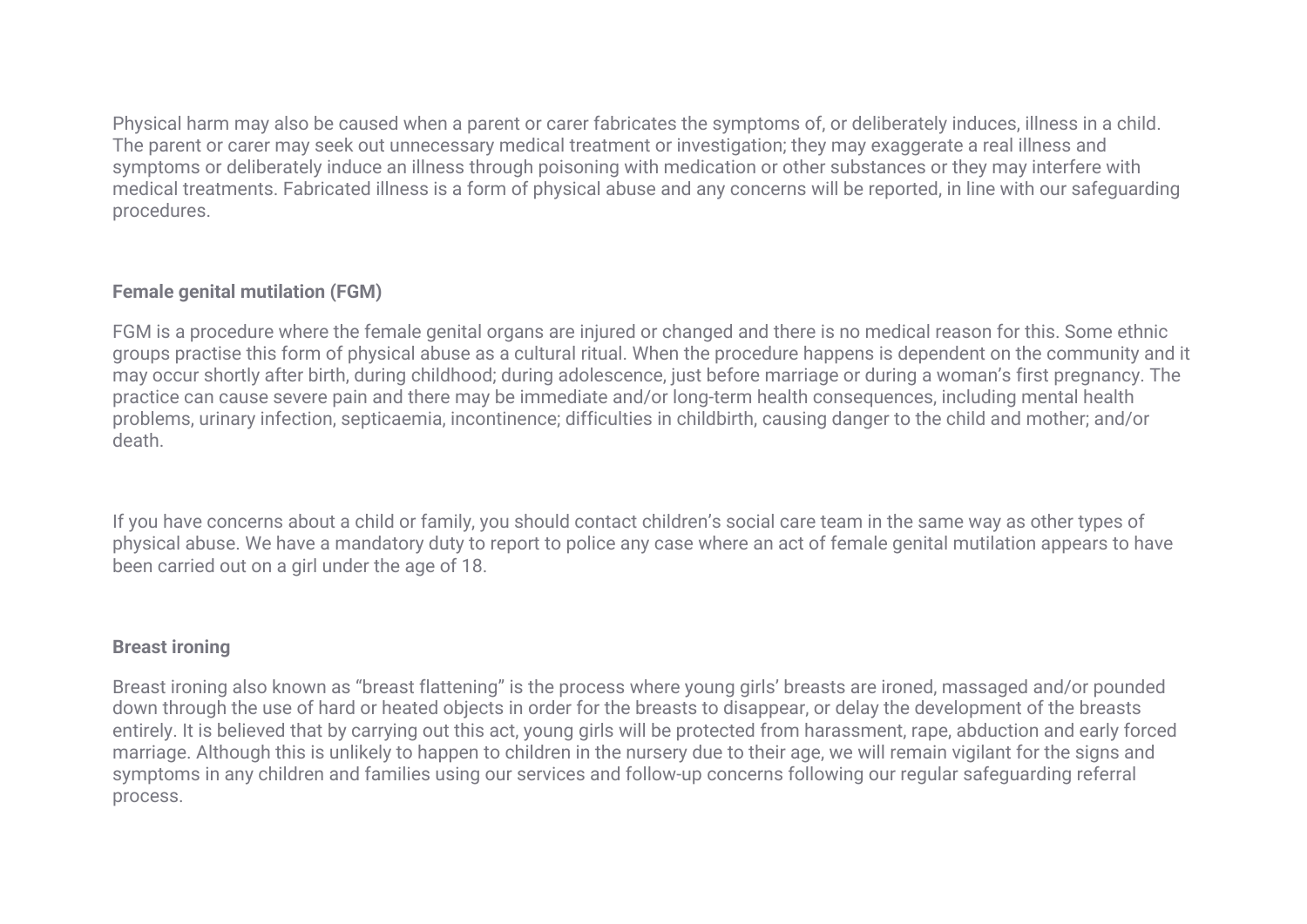#### **Sexual abuse**

Sexual abuse involves forcing, or enticing, a child or young person to take part in sexual activities, not necessarily involving a high level of violence, whether or not the child is aware of what is happening. The activities may involve physical contact, including assault by penetration (for example, rape or oral sex) or non-penetrative acts such as masturbation, kissing, rubbing and touching outside of clothing. They may also include non-contact activities, such as involving children in looking at, or in the production of, sexual images, watching sexual activities, encouraging children to behave in sexually inappropriate ways, or grooming a child in preparation for abuse. Sexual abuse can take place online and technology can be used to facilitate offline abuse. Adult males do not solely perpetrate sexual abuse; women can also commit acts of sexual abuse, as can other children.

Action must be taken if a staff member witnesses an occasion(s) where a child indicates sexual activity through words, play, drawing, has an excessive preoccupation with sexual matters; or has an inappropriate knowledge of adult sexual behaviour, or language, for their developmental age. This may include acting out sexual activity on dolls/toys or in the role-play area with their peers; drawing pictures that are inappropriate for a child, talking about sexual activities or using sexual language or words.

The physical symptoms may include genital trauma, discharge and bruises between the legs or signs of a sexually transmitted disease (STD). Emotional symptoms could include a distinct change in a child's behaviour. They may be withdrawn or overly extroverted and outgoing. They may withdraw away from a particular adult and become distressed if they reach out for them, but they may also be particularly clingy to a potential abuser so all symptoms and signs should be looked at together and assessed as a whole.

# **Child sexual exploitation (CSE)**

Working Together to Safeguard Children defines CSE as "…a form of child sexual abuse. It occurs where an individual or group takes advantage of an imbalance of power to coerce, manipulate or deceive a child or young person under the age of 18 into sexual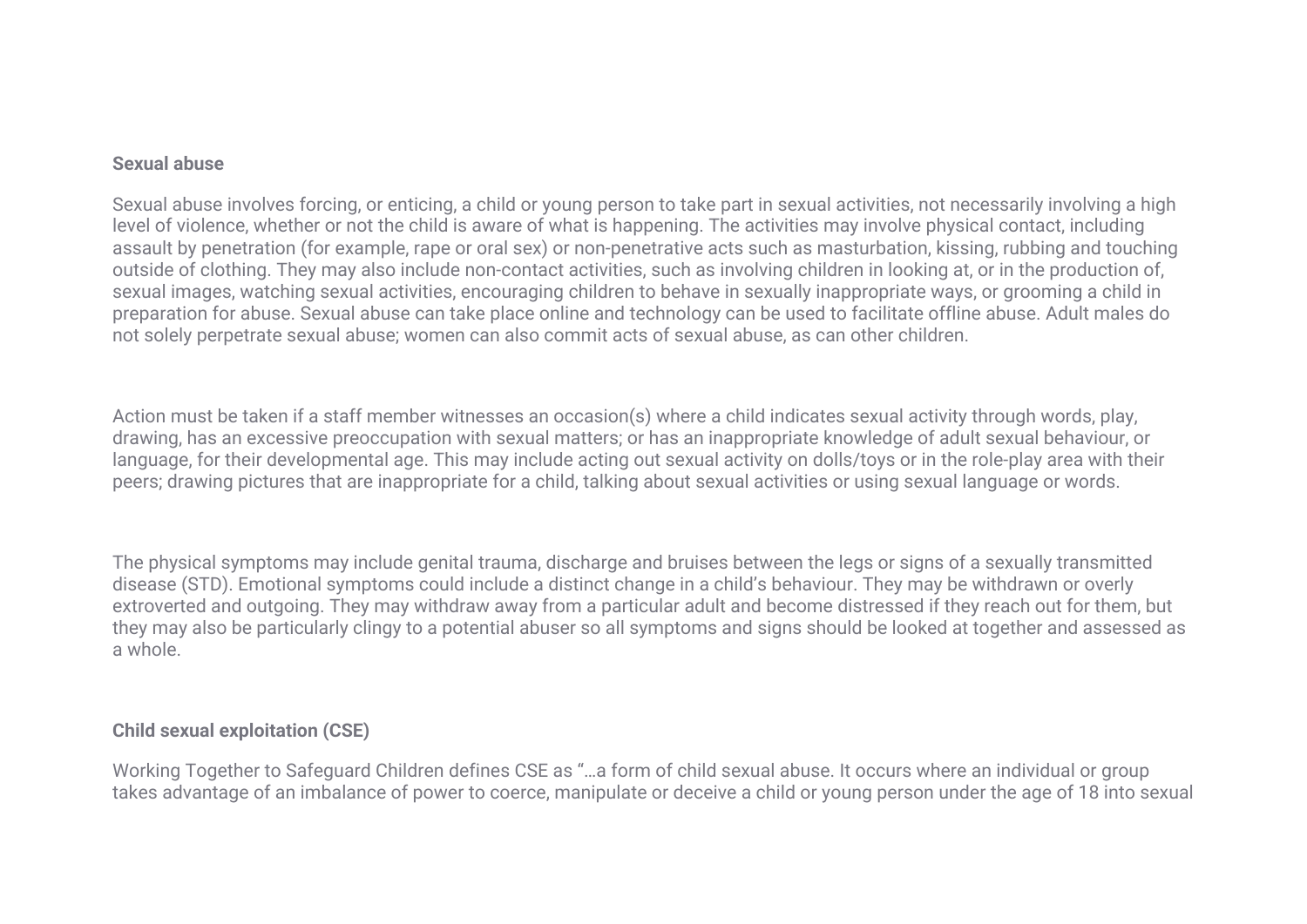activity (a) in exchange for something the victim needs or wants, and/or (b) for the financial advantage or increased status of the perpetrator or facilitator. The victim may have been sexually exploited even if the sexual activity appears consensual. Child sexual exploitation does not always involve physical contact; it can also occur through the use of technology."

We will be aware of the possibility of CSE and the signs and symptoms this may manifest as. If we have concerns, we will follow the same procedures as for other concerns and we will record and refer as appropriate.

### **Emotional abuse**

Working Together to Safeguard Children defines emotional abuse as the persistent emotional maltreatment of a child such as to cause severe and persistent adverse effects on the child's emotional development. It may involve conveying to a child that they are worthless or unloved, inadequate, or valued only insofar as they meet the needs of another person. It may include not giving the child opportunities to express their views, deliberately silencing them or 'making fun' of what they say or how they communicate. It may feature age or developmentally inappropriate expectations being imposed on children. These may include interactions that are beyond a child's developmental capability, as well as overprotection and limitation of exploration and learning, or preventing the child participating in normal social interaction. It may involve seeing or hearing the ill-treatment of another. It may involve serious bullying (including cyber bullying), causing children frequently to feel frightened or in danger, or the exploitation or corruption of children. Some level of emotional abuse is involved in all types of maltreatment of a child, though it may occur alone.

Signs that children are being emotionally abused may include shying away from an adult who is abusing them; becoming withdrawn, aggressive or clingy in order to receive their love and attention; not having a close bond with their parent/carer; seem unconfident or anxious, or being aggressive towards others.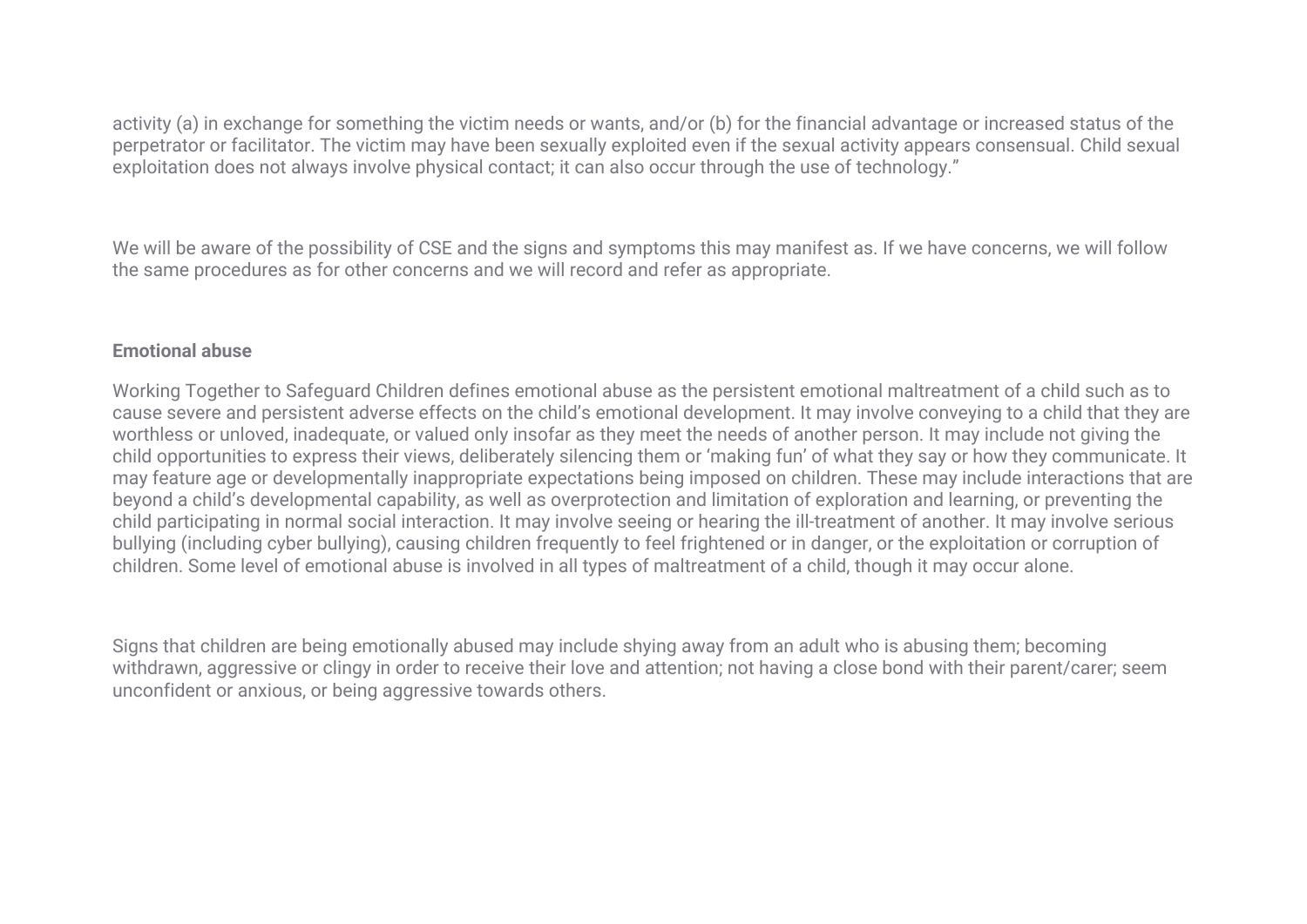Action should be taken if the staff member has reason to believe that there is a severe, adverse effect on the behaviour and emotional development of a child, caused by persistent or severe ill treatment or rejection. Children may also experience emotional abuse through witnessing domestic abuse and alcohol and drug misuse by adults caring for them.

# **Neglect**

Working Together to Safeguard Children defines Neglect as the persistent failure to meet a child's basic physical and/or psychological needs, likely to result in the serious impairment of the child's health or development. Neglect may occur during pregnancy as a result of maternal substance abuse. Once a child is born, neglect may involve a parent or carer failing to:

- 1. Provide adequate food, clothing and shelter (including exclusion from home or abandonment)
- 2. Protect a child from physical and emotional harm or danger
- 3. Ensure adequate supervision (including the use of inadequate caregivers)
- 4. Ensure access to appropriate medical care or treatment.

It may also include neglect of, or unresponsiveness to, a child's basic emotional needs.

Signs may include a child persistently arriving at nursery unwashed or unkempt, wearing clothes that are too small (especially shoes that may restrict the child's growth or hurt them), arriving at nursery in the same nappy they went home in or a child having an illness or identified special educational need or disability that is not being addressed by the parent. A child may also be persistently hungry if a parent is withholding food or not providing enough for a child's needs.

Neglect may also be shown through emotional signs, e.g. a child may not be receiving the attention they need at home and may crave love and support at nursery. In addition, neglect may occur through pregnancy as a result of maternal substance abuse.

Action should be taken if the staff member has reason to believe that there has been any type of neglect of a child.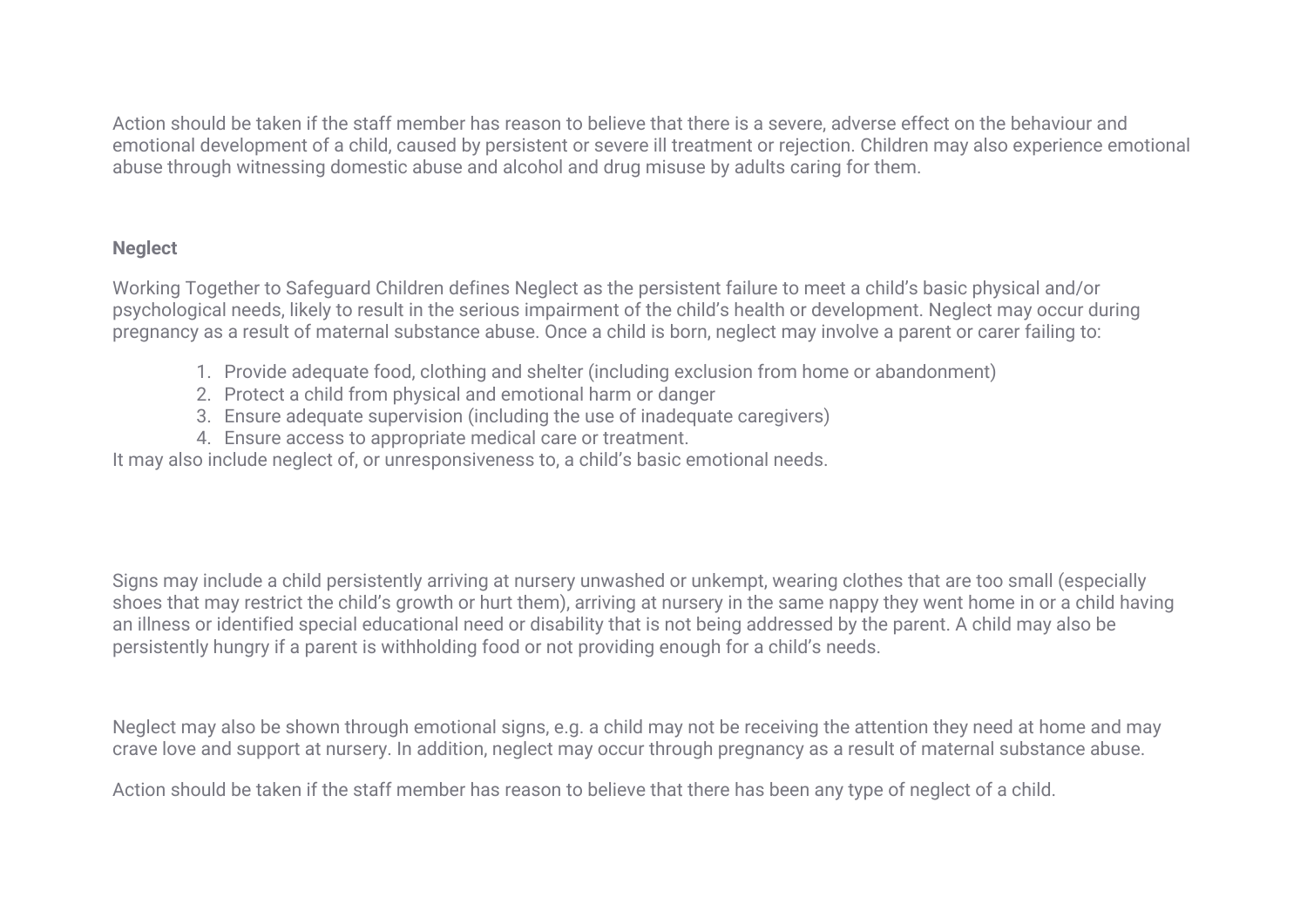# **Child Criminal Exploitation (CCE)**

Child Criminal Exploitation (CCE) can be described as when an individual, or group, takes advantage of an imbalance of power to coerce, control, manipulate or deceive a child or young person under the age of 18. The victim may have been criminally exploited even if the activity appears consensual. Child Criminal Exploitation does not always involve physical contact; it can also occur through the use of technology.

# **County Lines**

County lines is a term used to describe gangs and organised criminal networks involved in exporting illegal drugs from big cities into smaller towns, using dedicated mobile phone lines or other form of 'deal line.' Customers will live in a different area to where the dealers and networks are based, so drug runners are needed to transport the drugs and collect payment.

They are likely to exploit children and vulnerable adults to move the drugs and money, and they will often use coercion, intimidation, violence (including sexual violence) and weapons.

Signs that a child may be involved in county lines could be a change in behaviour, suddenly having more money or possessions; change in friendship group, withdrawing from family life, sudden change in appearance; unexplained physical injuries, staying out late or a lack of interest in school and previous positive activities.

# **Cuckooing**

Cuckooing is a form of county lines crime in which drug dealers take over the home of a vulnerable person in order to criminally exploit them as a base for drug dealing, often in multi-occupancy or social housing properties. Signs that this is happening in a family property may be an increase in people entering or leaving the property, an increase in cars or bikes outside the home;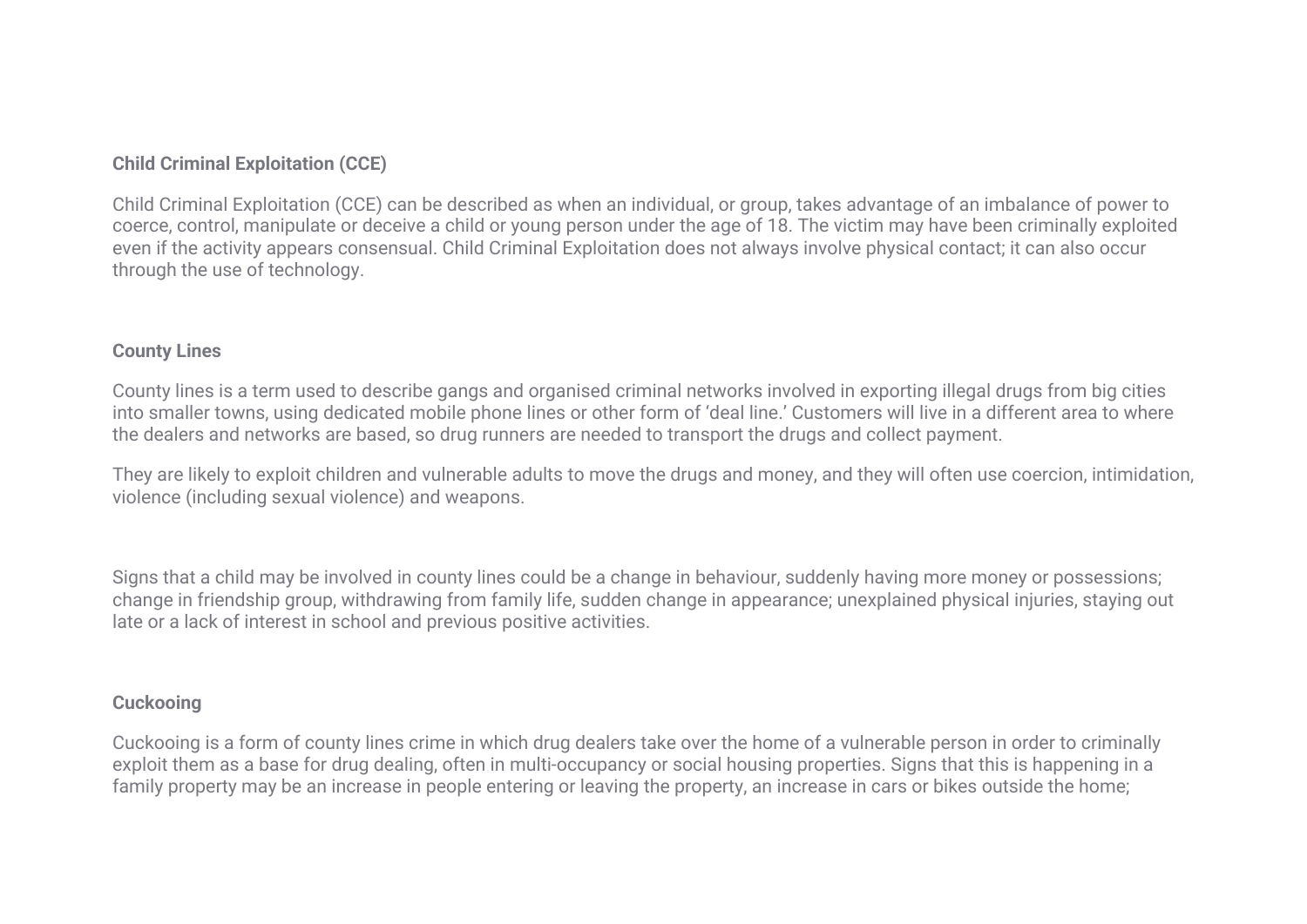windows covered or curtains closed for long periods, family not being seen for extended periods; signs of drug use or an increase in anti-social behaviour at the home.

If we recognise any of these signs, we will report our concerns as per our reporting process.

# **Contextual safeguarding**–

As young people grow and develop they may be vulnerable to abuse or exploitation from outside their family. These extra-familial threats might arise at school and other educational establishments, from within peer groups, or more widely from within the wider community and/or online.

As part of our safeguarding procedures we will work in partnership with parents/carers and other agencies to work together to safeguard children and provide the support around contextual safeguarding concerns.

# **Domestic Abuse / Honour Based Violence / Forced Marriages**

We look at these areas as a child protection concern. Please refer to the separate policy for further details on this.

#### **Extremism – the Prevent Duty**

Under the Counter-Terrorism and Security Act 2015 we have a duty to refer any concerns of extremism to the police (In Prevent priority areas the local authority will have a Prevent lead who can also provide support).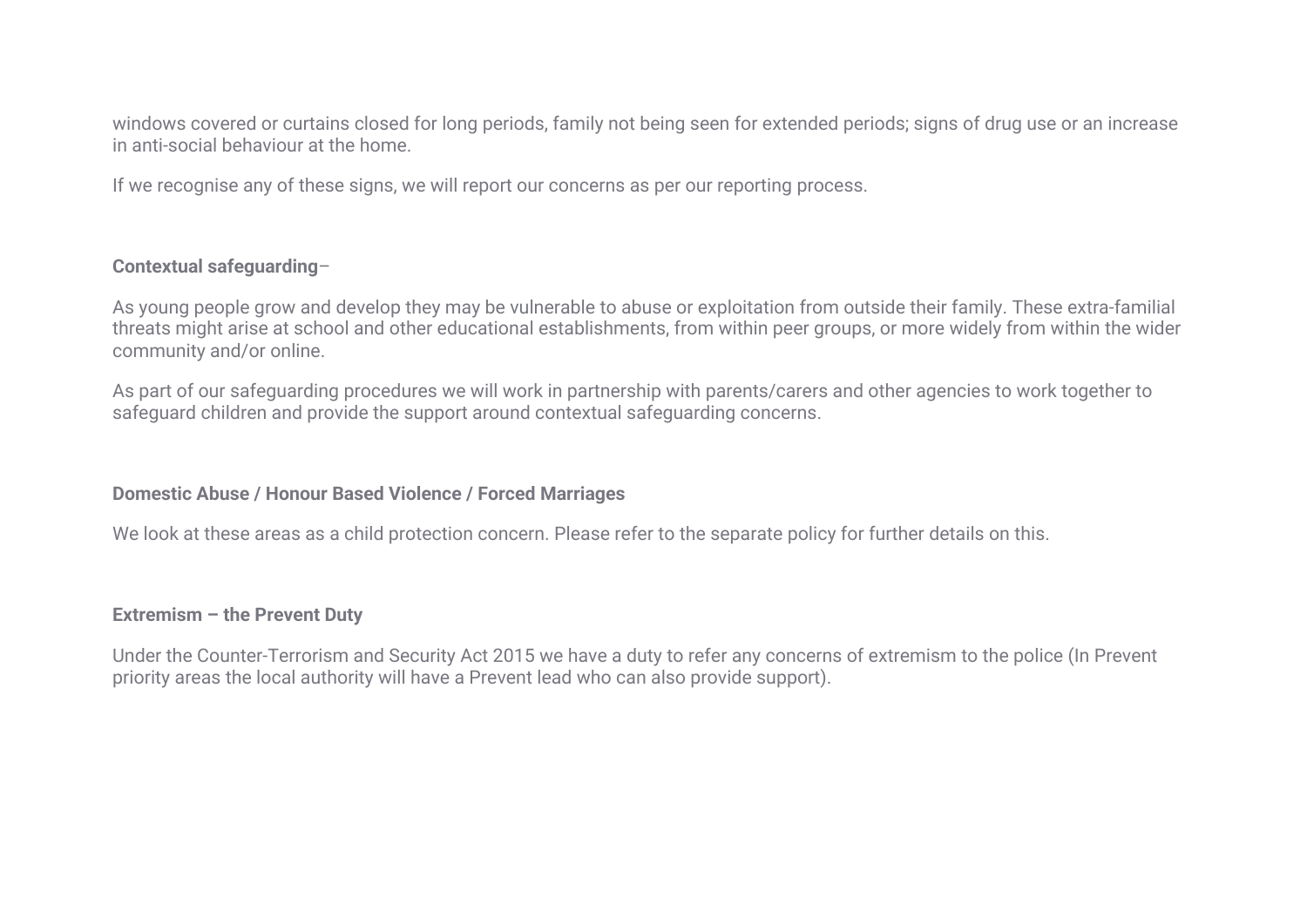Reasons for referral may include a cause for concern relating to a change in behaviour of a child or family member, comments causing concern made to a member of the team (or other persons in the setting) or actions that lead staff to be worried about the safety of a child in their care. We have a Prevent Duty and Radicalisation policy in place. Please refer to this for specific details.

# **Online Safety**

We take the safety of our children very seriously and this includes their online safety. Please refer to the Online Safety policy for further details.

# **Human Trafficking and Slavery**

Please refer to our Human Trafficking and Slavery policy for detail on how we keep children safe in this area.

# **Adult sexual exploitation**

As part of our safeguarding procedures we will also ensure that staff and students are safeguarded from sexual exploitation.

# **Up skirting**

Up skirting involves taking a picture of someone's genitals or buttocks under their clothing without them knowing, either for sexual gratification or in order to humiliate, or distress, the individual. This is a criminal offence and any such action would be reported following our reporting procedures.

**Child abuse linked to faith or belief (CALFB)**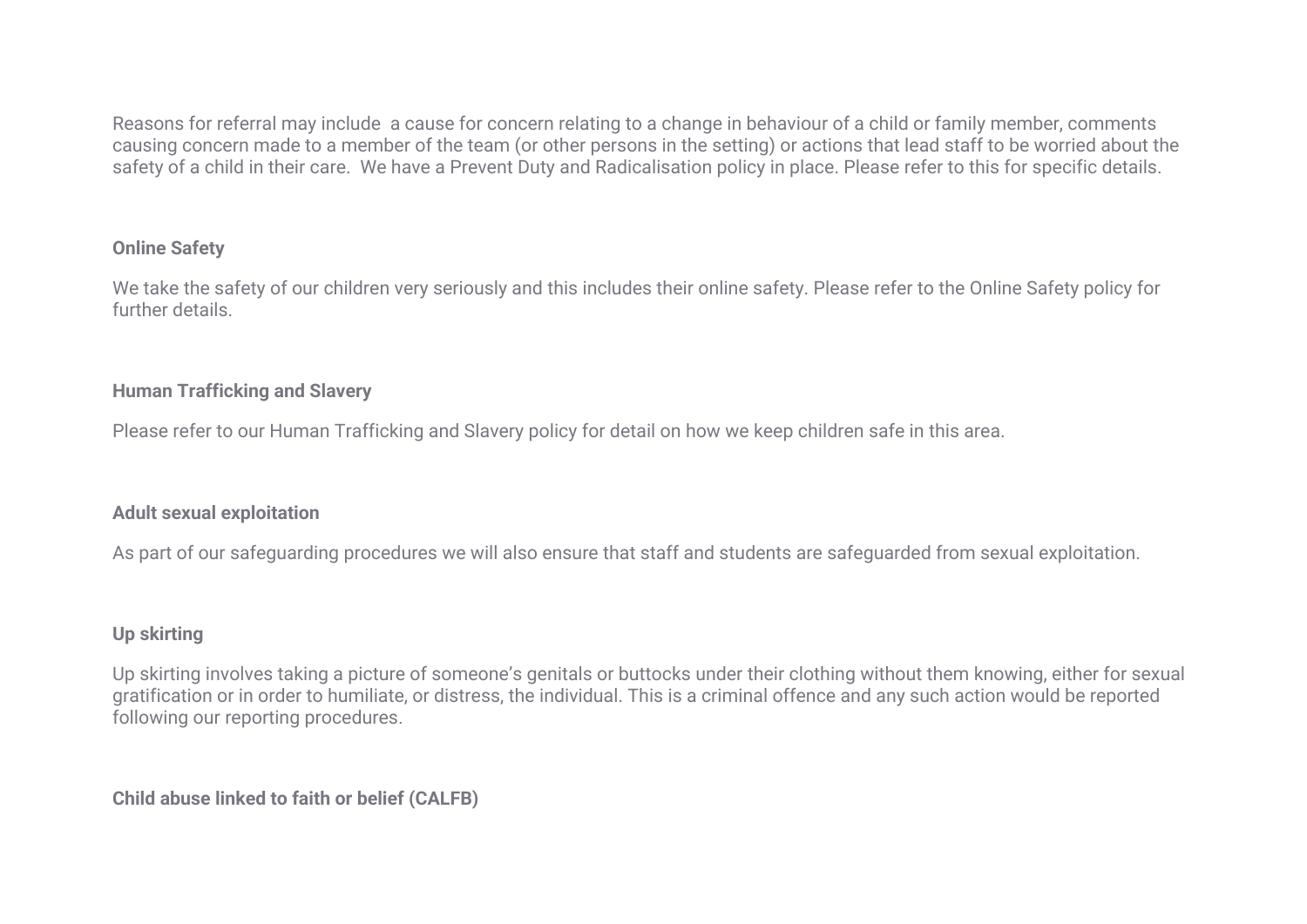Child abuse linked to faith or belief (CALFB) can happen in families when there is a concept of belief in:

- Witchcraft and spirit possession, demons or the devil acting through children or leading them astray (traditionally seen in some Christian beliefs)
- The evil eye or djinns (traditionally known in some Islamic faith contexts) and dakini (in the Hindu context)
- Ritual or multi murders where the killing of children is believed to bring supernatural benefits, or the use of their body parts is believed to produce potent magical remedies
- Use of belief in magic or witchcraft to create fear in children to make them more compliant when they are being trafficked for domestic slavery or sexual exploitation.

This is not an exhaustive list and there will be other examples where children have been harmed when adults think that their actions have brought bad fortune.

# **Reporting Procedures**

All staff have a responsibility to report safeguarding concerns and suspicions of abuse. These concerns will be discussed with the designated safeguarding lead (DSL) as soon as possible.

- Staff will report their concerns to the DSL Claire McNally (in the absence of the DSL they will be reported to the Deputy DSL) Rachael Registe
- Any signs of marks/injuries to a child or information a child has given will be recorded and stored securely.
- For children who arrive at nursery with an existing injury, a form will be completed along with the parent's/ carers explanation as to how the injury happened. Staff will have professional curiosity around any explanations given, any concerns around existing injury's will be reported.
- If appropriate, any concerns/or incidents will be discussed with the parent/carer and discussions will be recorded. Parents will have access to these records on request in line with GDPR and data protection guidelines.
- If there are queries/concerns regarding the injury/information given, then the following procedures will take place: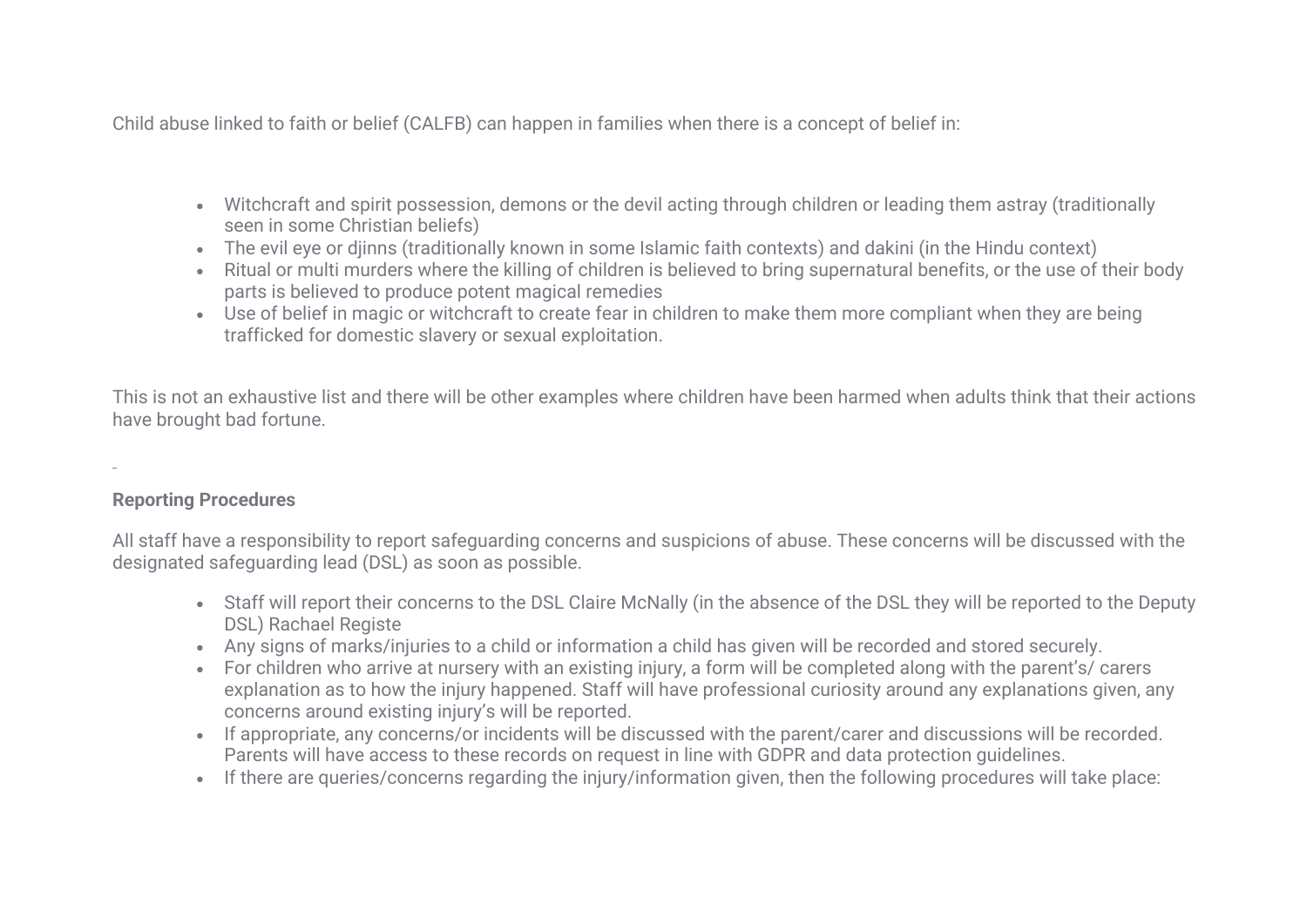The designated safeguarding lead will:

- Contact the Local Authority children's social care team to report concerns and seek advice immediately, or as soon as it is practical to do so . If it is believed a child is in immediate danger we will contact the police. If the safeguarding concern relates to an allegation against an adult working or volunteering with children then the DSL will follow the reporting allegations procedure (see below).
- Record the information and action taken relating to the concern raised
- Speak to the parents (unless advised not do so by LA children's social care team)
- The designated safeguarding lead will follow up with the Local Authority children's social care team if they have not contacted the setting within the timeframe set out in Working Together to Safeguarding Children (2018). We will never assume that action has been taken.

Keeping children safe is our highest priority and if, for whatever reason, staff do not feel able to report concerns to the DSL or deputy DSL they should call the Local Authority children's social care team, the Police or the NSPCC and report their concerns anonymously.

These contact numbers are displayed *Located in each room on door, walls and main reception area*

# **Responding to a spontaneous disclosure from a child**

If a child starts to talk openly to a member of staff about abuse they may be experiencing then staff will:

- Give full attention to the child or young person
- Keep body language open and encouraging
- Be compassionate, be understanding and reassure them their feelings are important. Phrases such as 'you've shown such courage today'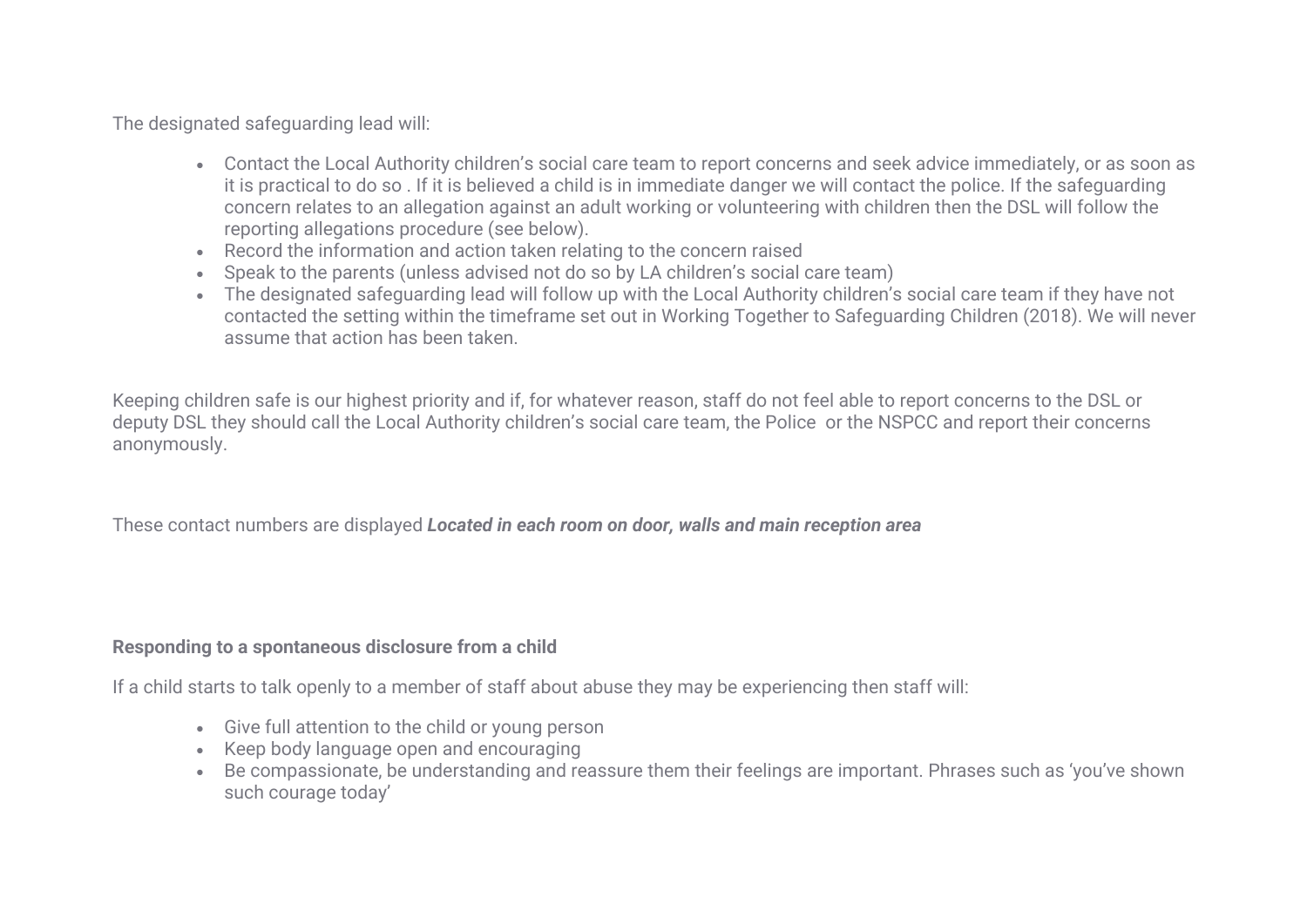- Take time and slow down: we will respect pauses and will not interrupt the child let them go at their own pace
- Recognise and respond to their body language
- Show understanding and reflect back
- Make it clear you are interested in what the child is telling you
- Reflect back what they have said to check your understanding and use their language to show it's their experience
- Reassure the child that they have done the right thing in telling you. Make sure they know that abuse is never their fault
- Never talk to the alleged perpetrator about the child's disclosure. This could make things a lot worse for the child.

(Information taken from NSPCC)

Any disclosure will be reported to the nursery manager or DSL and will be referred to the local authority children's social care team immediately, following our reporting procedures.

#### **Recording Suspicions of Abuse and Disclosures**

Staff should make an objective record of any observation or disclosure, supported by the nursery manager or designated safeguarding lead (DSL). This record should include:

- Child's name
- Child's address
- Age of the child and date of birth
- Date and time of the observation or the disclosure, location
- Exact words spoken by the child (word for word) and non-verbal communication
- Exact position and type of any injuries or marks seen
- Exact observation of any incident including any concern was reported, with date and time; and the names of any other person present at the time
- Any discussion held with the parent(s) (where deemed appropriate).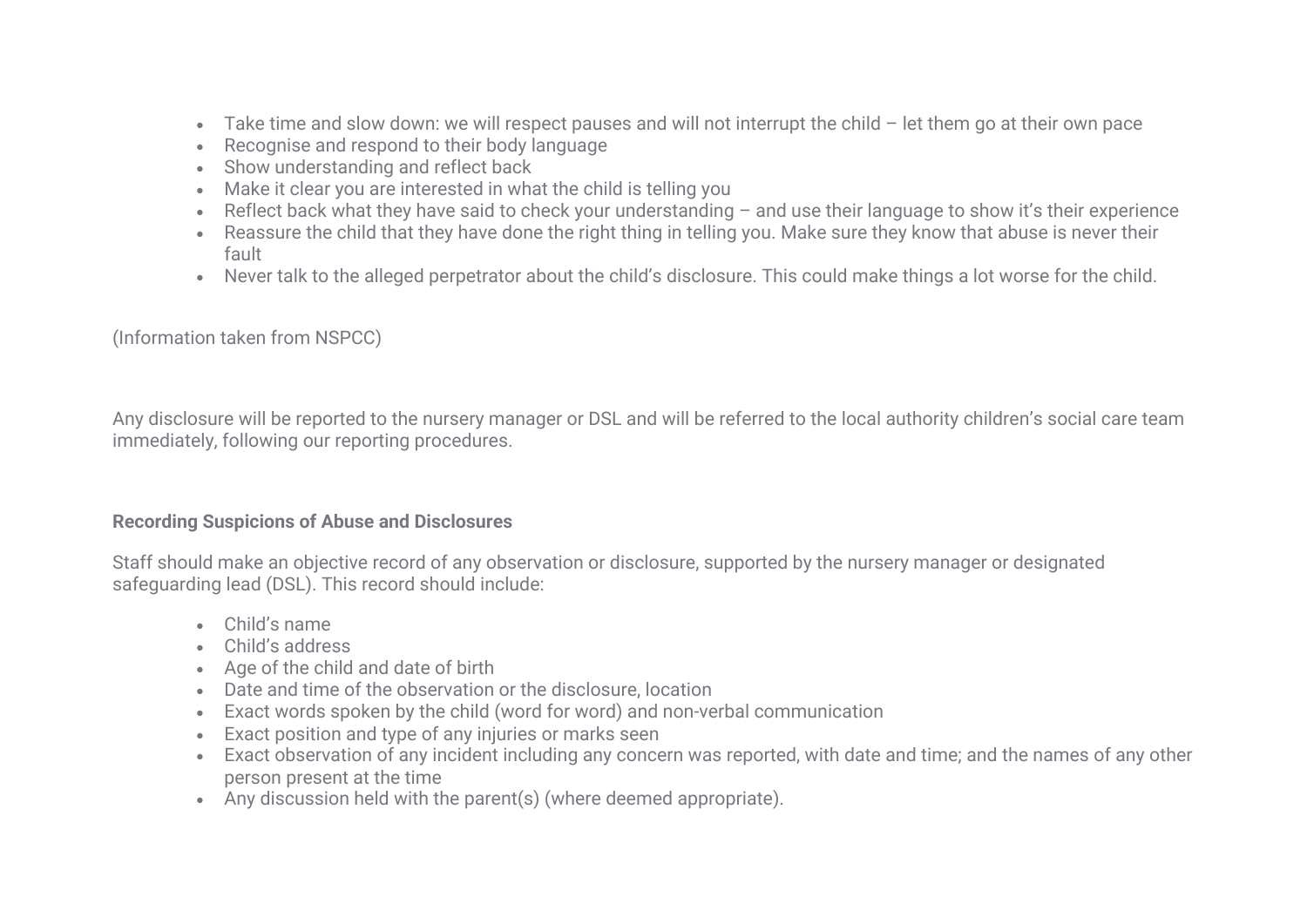These records should be signed by the person reporting this and the DSL, dated and kept in a separate confidential file.

If a child starts to talk to an adult about potential abuse it is important not to promise the child complete confidentiality. This promise cannot be kept. It is vital that the child is allowed to talk openly and disclosure is not forced or words put into the child's mouth. As soon as possible after the disclosure details must be logged accurately. It is not the nursery's role to investigate, it is the role of statutory services to complete this.

Staff involved in a safeguarding case may be asked to supply details of any information/concerns they have with regard to a child. The nursery expects all members of staff to co-operate with the local authority children's social care, police, and Ofsted in any way necessary to ensure the safety of the children.

Staff must not make any comments either publicly or in private about the supposed or actual behaviour of a parent, child or member of staff.

# **Informing parents**

Parents are normally the first point of contact. If a suspicion of abuse is recorded, parents are informed at the same time as the report is made, except where the guidance of the local authority children's social care team/police does not allow this to happen. This will usually be the case where the parent or family member is the likely abuser or where a child may be endangered by this disclosure. In these cases the investigating officers will inform parents.

**Confidentiality**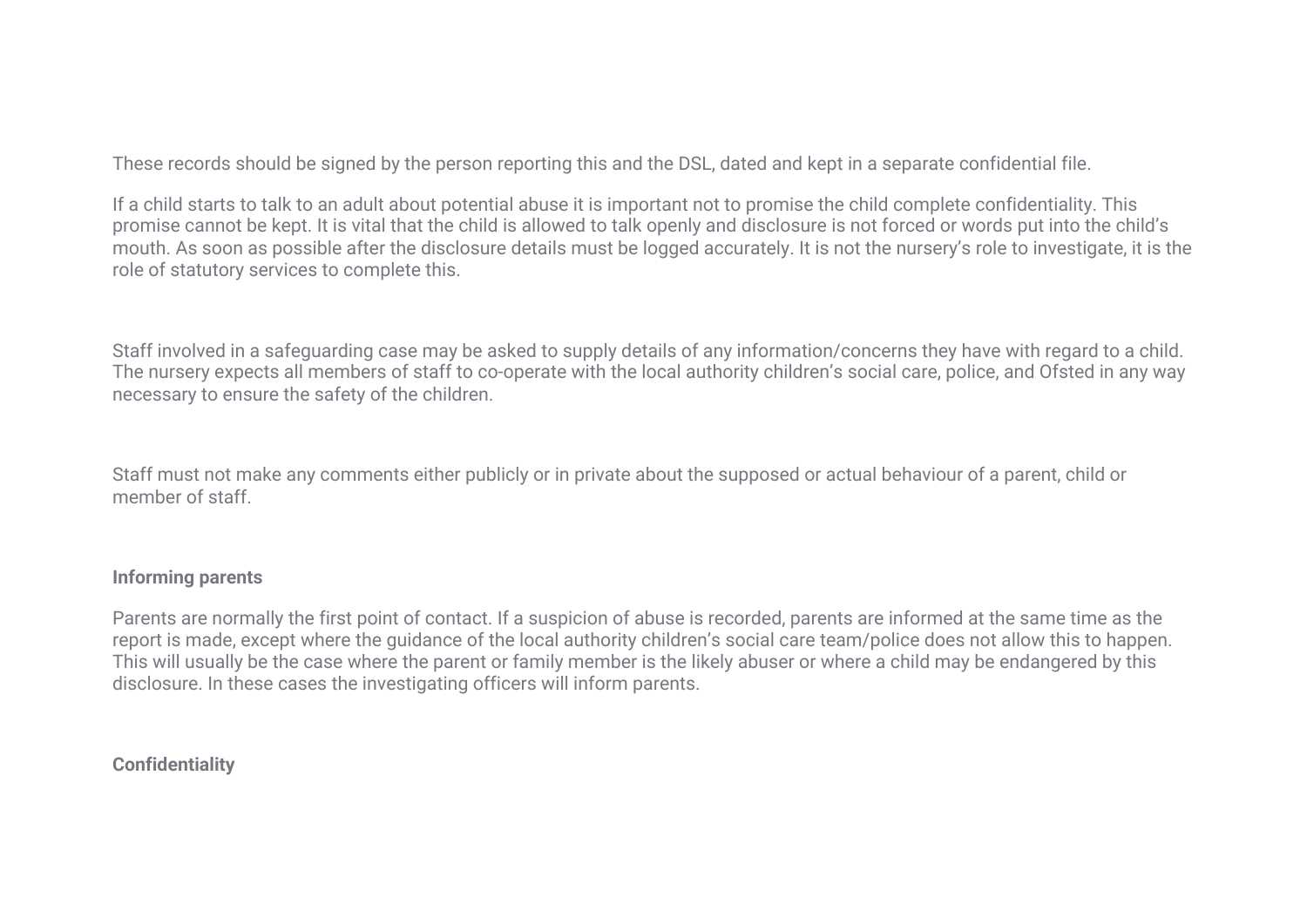All suspicions, enquiries and external investigations are kept confidential and shared only with those who need to know. Any information is shared in line with guidance from the local authority. All staff, students and volunteers are bound by confidentiality and any information will not be discussed out of work, or this will become a disciplinary matter.

The Nursery has due regard to the data protection principles as in the Data Protection Act 2018 and General Data Protection Regulations (GDPR)<sup>[2]</sup>. These do not prohibit the collection and sharing of personal information, even without consent if this would put the child at further risk. We will follow the principles around data collection and information sharing, and ensure any information is recorded and shared in an appropriate way.

# **Support to families**

The nursery takes every step in its power to build up trusting and supportive relations among families, staff, students and volunteers within the nursery.

The nursery continues to welcome the child and the family whilst enquiries are being made in relation to abuse in the home situation. Parents and families will be treated with respect in a non-judgmental manner whilst any external investigations are carried out in the best interest of the child.

# **Record Keeping**

Confidential records kept on a child are shared with the child's parents or those who have parental responsibility for the child, only if appropriate and in line with guidance of the local authority with the proviso that the care and safety of the child is paramount. We will do all in our power to support and work with the child's family.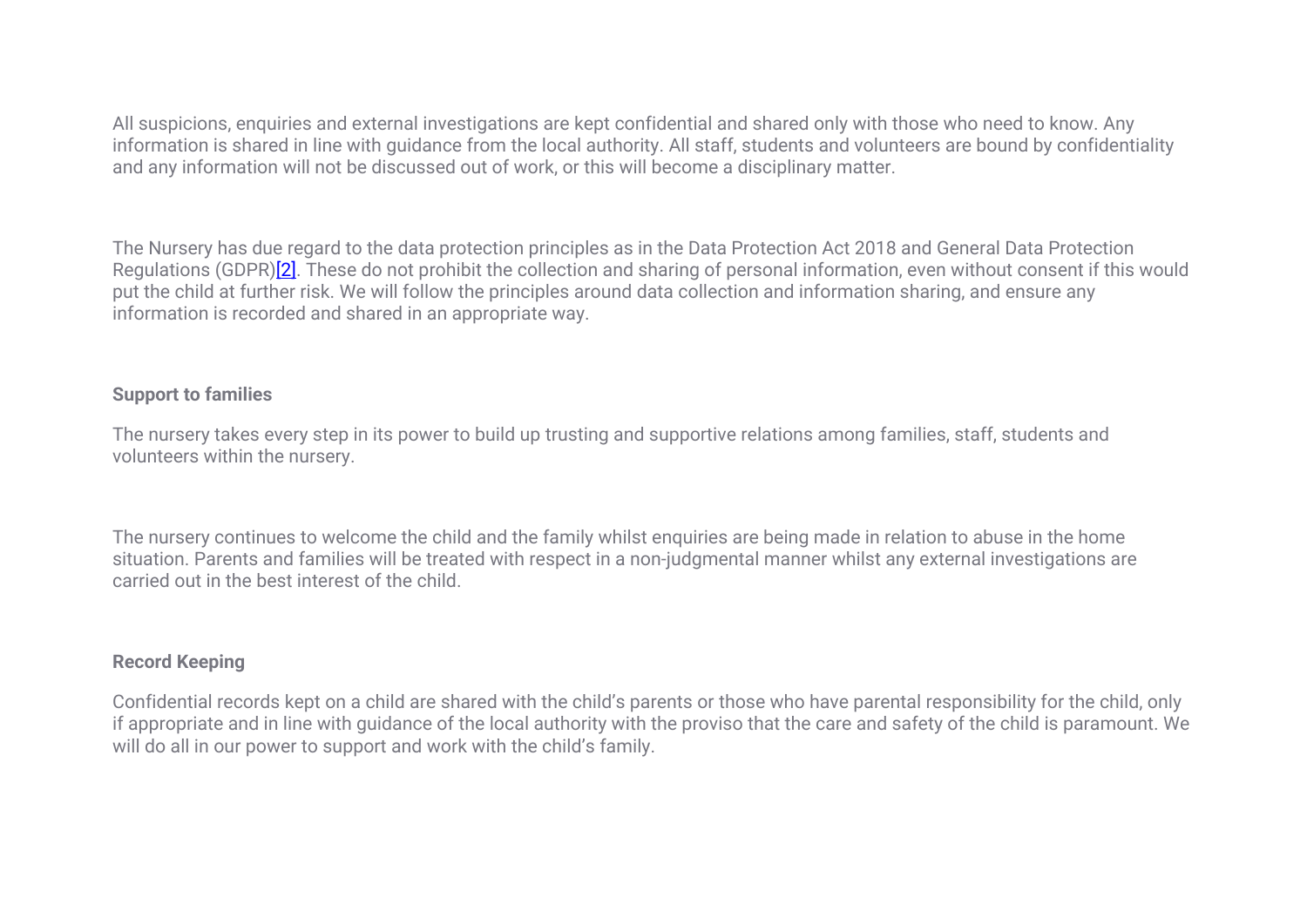The Nursery keeps appropriate records to support the early identification of children and families that would benefit from support. Factual records are maintained in a chronological order with parental discussions. Records are reviewed regularly by the DSL to look holistically at identifying children's needs.

# **Allegations against adults working or volunteering with children**

If an allegation is made against a member of staff, student or volunteer or any other person who lives or works on the nursery premises regardless of whether the allegation relates to the nursery premises or elsewhere, we will follow the procedure below.

The allegation should be reported to the senior manager on duty. If this person is the subject of the allegation then this should be reported to the DSL.

At Claire Bears LTD we will follow our own local safeguarding partnership website information about how to report an allegation and we would also inform Ofsted immediately in order for this to be investigated by the appropriate bodies promptly:

- If as an individual you feel this will not be taken seriously or are worried about the allegation getting back to the person in question then it is your duty to inform the local authority children's social care team yourself directly
- The local authority children's social care team will be informed immediately for advice and guidance
- A full investigation will be carried out by the appropriate professionals (local authority children's social care team , Ofsted) to determine how this will be handled
- The nursery will follow all instructions from the local authority children's social care team and Ofsted and ask all staff members to do the same and co-operate where required
- Support will be provided to all those involved in an allegation throughout the external investigation in line with local authority children's social care team support and advice
- The nursery reserves the right to suspend any member of staff during an investigation, Legal advice will be sought to ensure compliance with the law.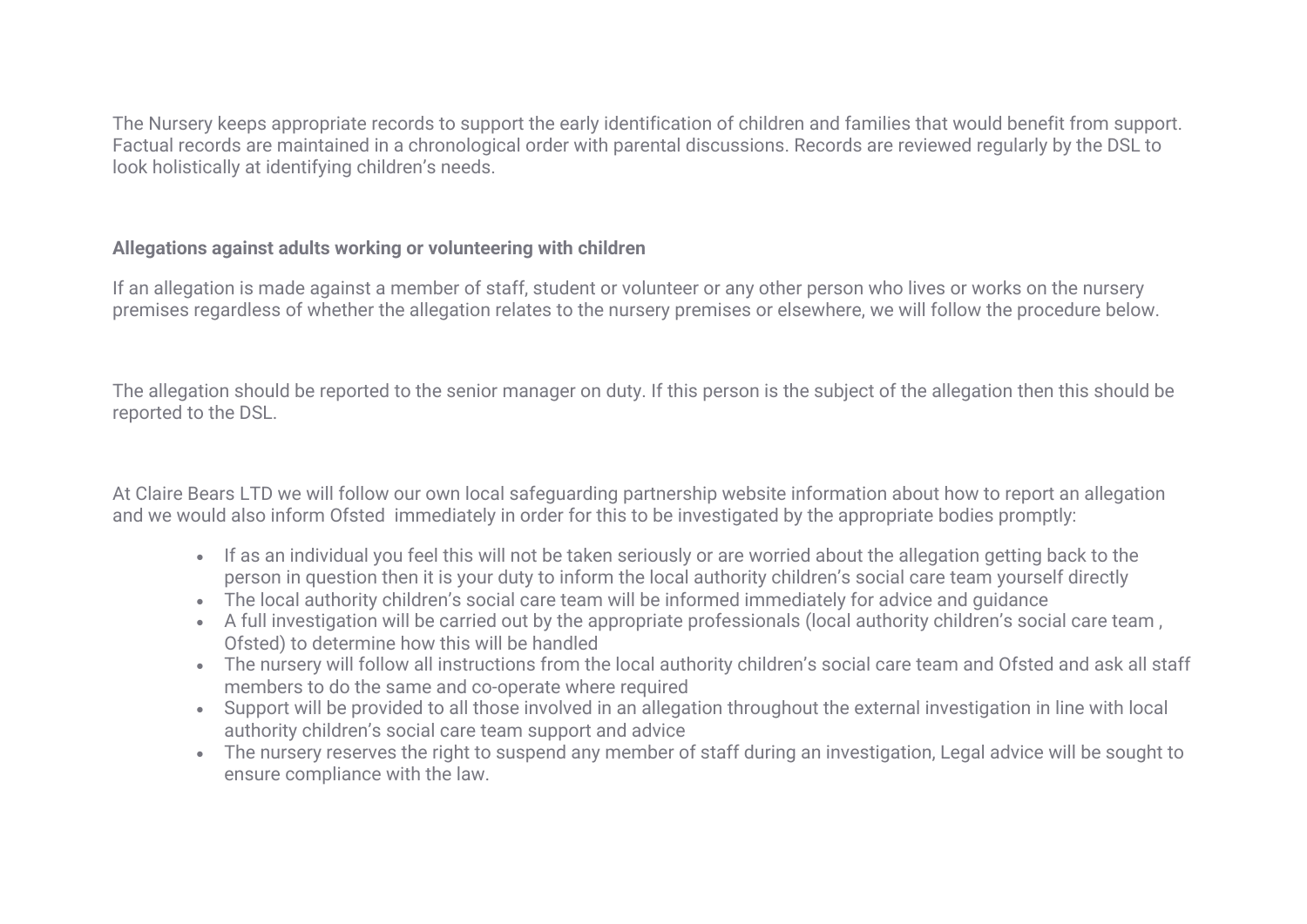- All enquiries/external investigations/interviews will be documented and kept in a locked file for access by the relevant authorities
- Founded allegations will be passed on to the relevant organisations including the local authority children's social care team and where an offence is believed to have been committed, the police will also be informed.
- Founded allegations will be dealt with as gross misconduct in accordance with our disciplinary procedures and may result in the termination of employment, Ofsted will be notified immediately of this decision along with notifying the Disclosure and Barring Service (DBS) to ensure their records are updated.
- All safeguarding records will be kept until the person reaches normal retirement age or for 21 years and 3 months if that is longer. This will ensure accurate information is available for references and future DBS checks and avoids any unnecessary reinvestigation
- The nursery retains the right to dismiss any member of staff in connection with founded allegations following an inquiry
- Unfounded allegations will result in all rights being reinstated
- A return to work plan will be put in place for any member of staff returning to work after an allegation has been deemed unfounded. Individual support will be offered to meet the needs of the individual staff member and the nature of the incident; this may include more frequent supervisions, coaching and mentoring and external support.

# **Monitoring children's attendance**

As part of our requirements under the statutory framework and guidance documents we are required to monitor children's attendance patterns to ensure they are consistent and no cause for concern.

Parents should please inform the nursery prior to their children taking holidays or days off, and all incidents of sickness absence should be reported to the nursery the same day so the nursery management are able to account for a child's absence.

This should not stop parents taking precious time with their children, by keeping us informed parents can help us to meet our statutory requirements and let us know that children are safe.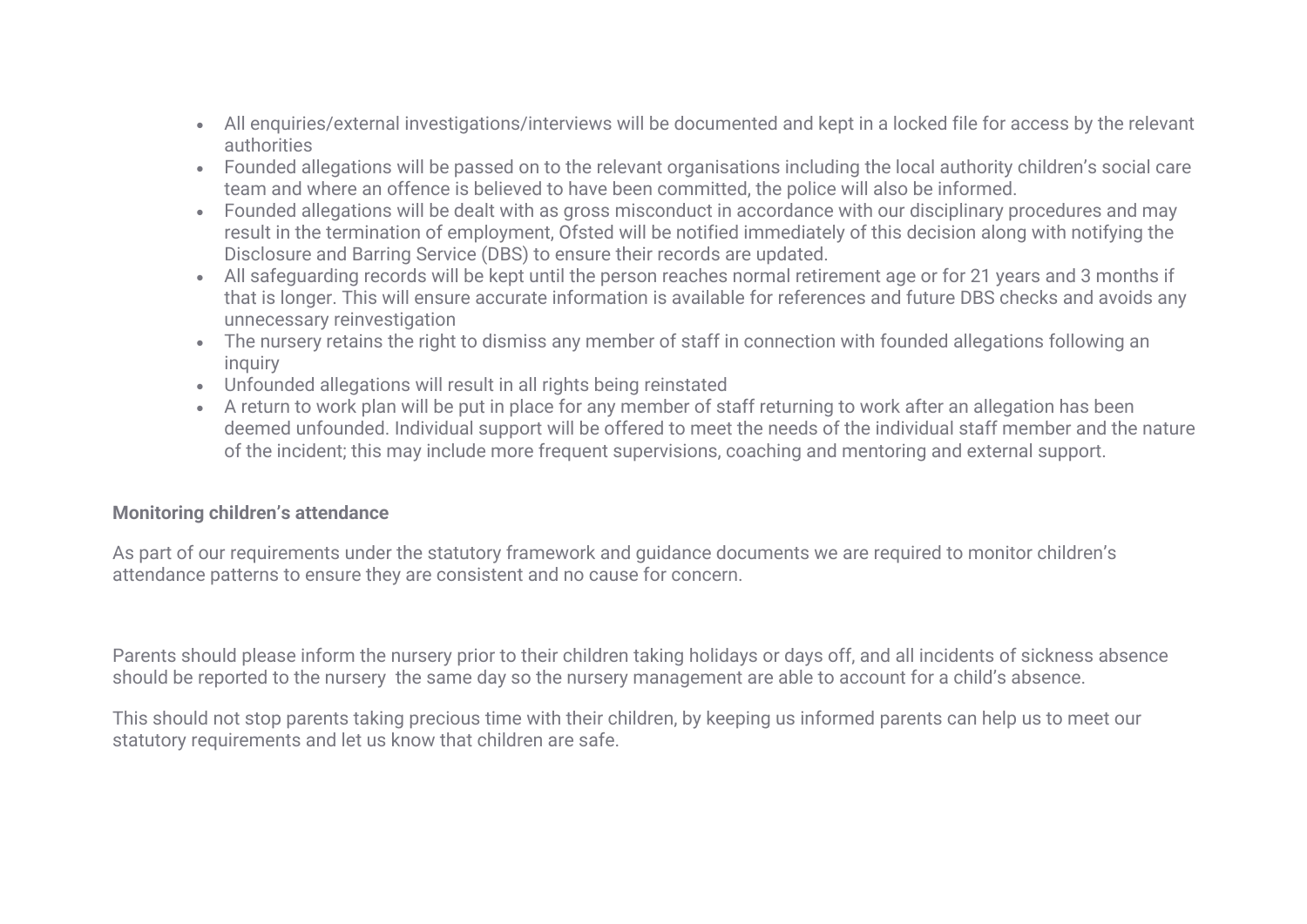If a child has not arrived at nursery within one hour of their normal start time the parents will be called to ensure the child is safe and healthy. If the parents are not contactable then the emergency contacts numbers listed will be used to ensure all parties are safe. Staff will work their way down the emergency contact list until contact is established and we are made aware that all is well with the child and family. It is a parent's responsibility to keep their emergency contact details updated.

Where a child is part of a child protection plan, or during a referral process, any absences will immediately be reported to the local authority children's social care team to ensure the child remains safe and well.

# **Looked after children**

As part of our safeguarding practice we will ensure our staff are aware of how to keep looked after children safe. In order to do this we ask that we are informed of:

- The legal status of the child (e.g. whether the child is being looked after under voluntary arrangements with consent of parents or on an interim or full care order)
- Contact arrangements for the biological parents (or those with parental responsibility)
- The child's care arrangements and the levels of authority delegated to the carer by the authority looking after him/her
- The details of the child's social worker and any other support agencies involved
- Any child protection plan or care plan in place for the child in question.

Please refer to the Looked After Children policy for further details.

**Staffing and volunteering**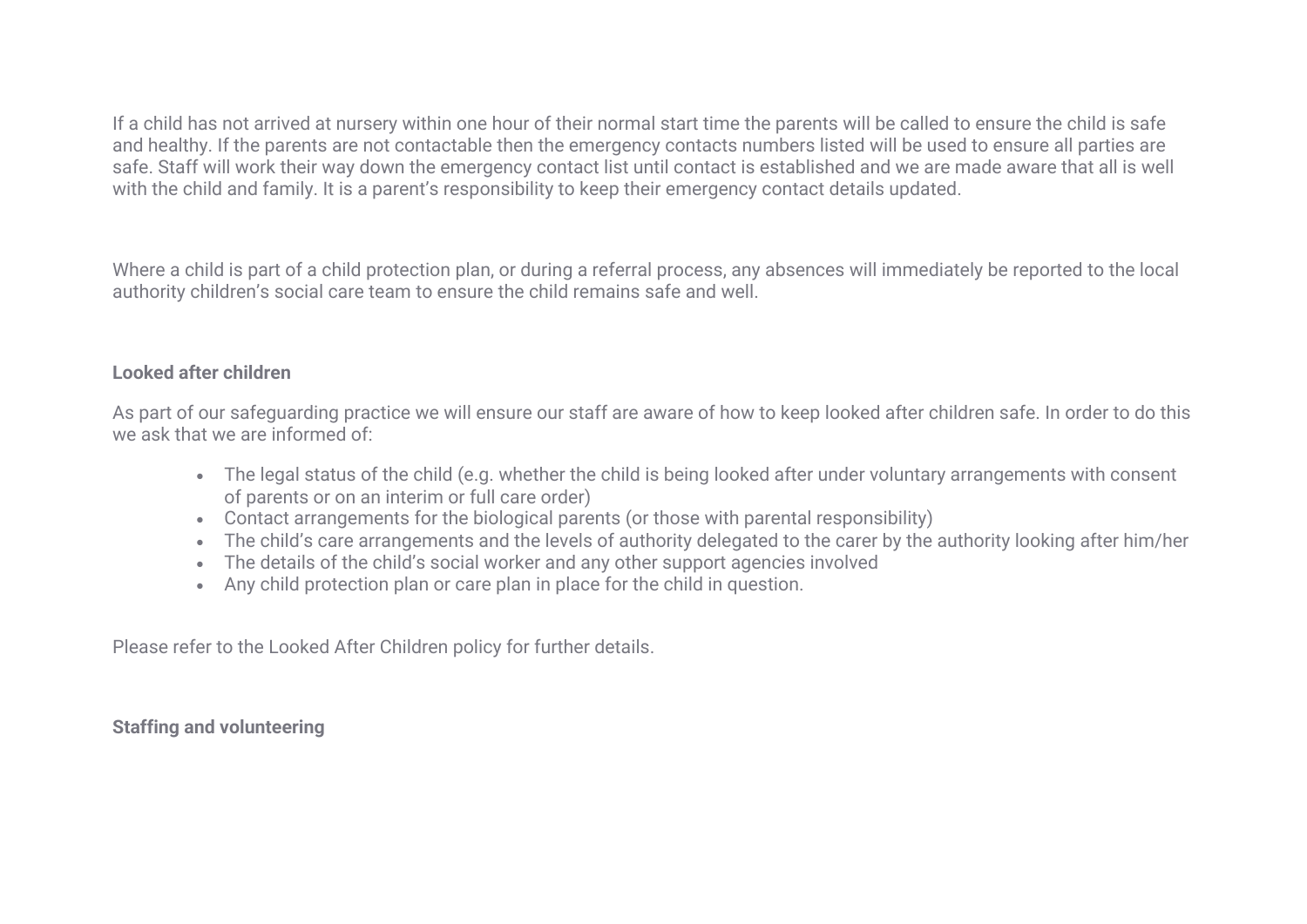Our policy is to provide a secure and safe environment for all children. We follow safer recruitment practices including obtaining references and all staff employed to work with children will have enhanced criminal record checks from the Disclosure and Barring Service (DBS) before being able to carry out intimate care routines or be left unsupervised with children.

We will obtain enhanced criminal records checks (DBS) for volunteers in the setting. Volunteers and visitors will never have unsupervised access to children.

All staff will attend child protection training and receive initial basic child protection training during their induction period. This will include the procedures for spotting signs and behaviours of abuse and abusers/potential abusers, recording and reporting concerns and creating a safe and secure environment for the children in the nursery. During induction staff will be given contact details for the local authority children's social care team's, the local safeguarding children partnership and Ofsted to enable them to report any safeguarding concerns, independently, if they feel it necessary to do so.

Ongoing suitability of staff is monitored through:

- regular supervisions
- peer observations
- annual declaration of staff suitability
- safeguarding competencies
- regular review of DBS using the online update service

# **Designated Safeguarding Lead**

We have named persons within the nursery who take lead responsibility for safeguarding and co-ordinate child protection and welfare issues, known as the Designated Safeguarding Leads (DSL), there is always at least one designated person on duty during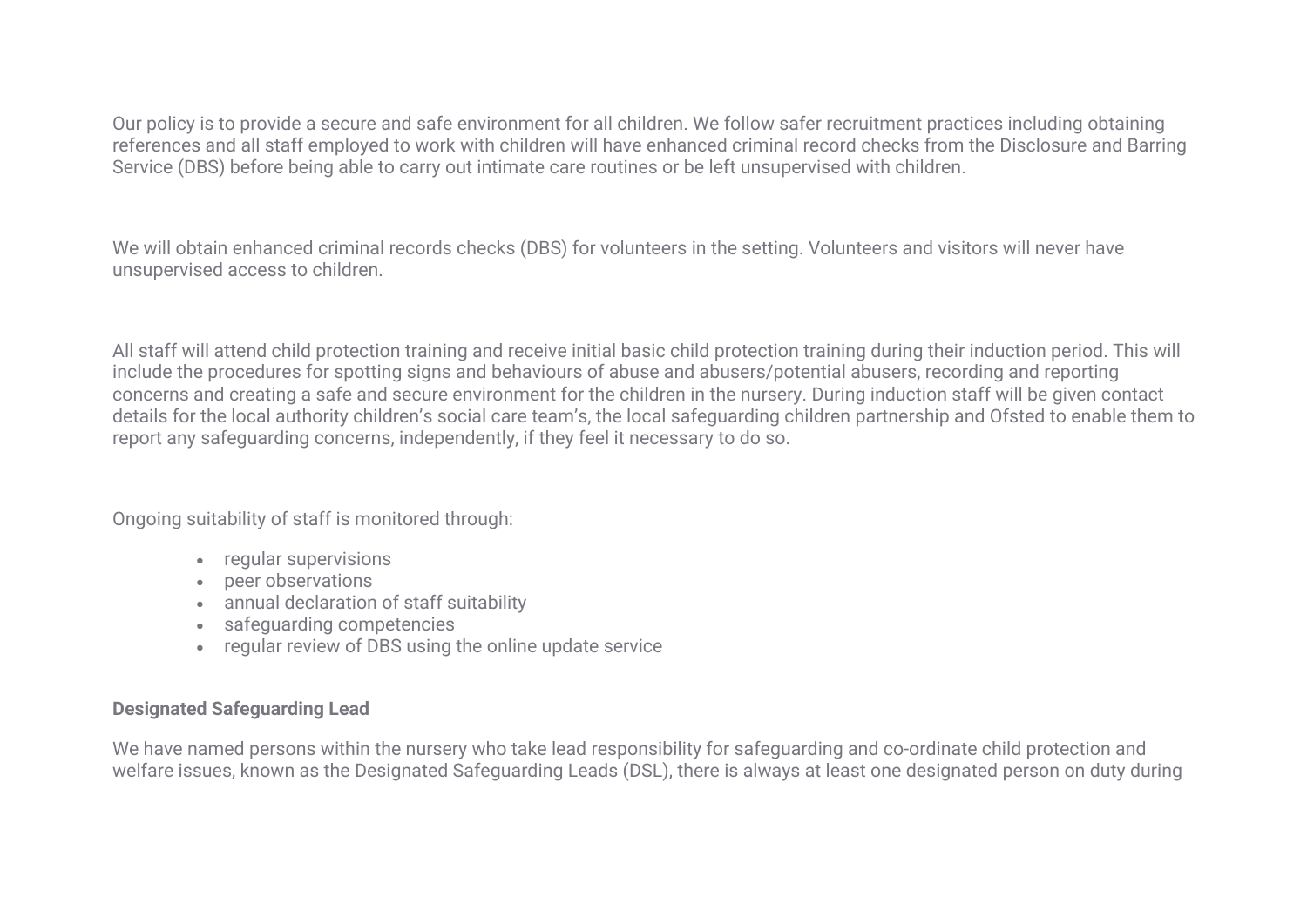the opening hours of the setting. The designated persons will receive comprehensive training at least every two years and update their knowledge on an ongoing basis, but at least once a year.

The nursery DSL's liaise with the local authority children's social care team, undertakes specific training, including a child protection training course, and receives regular updates to developments within this field. They in turn support the ongoing development and knowledge of the staff team with regular safeguarding updates.

The Designated Safeguarding Leads (DSL) at the nursery are: Claire McNally and Rachael Registe

**The role of the Designated Safeguarding Lead:**

Ensure that the settings safeguarding policy and procedures are reviewed and developed in line with current guidance; and develop staff understanding of the settings safeguarding policies

- Take the lead on responding to information from the staff team relating to child protection concerns
- Provide advice, support and guidance on an on-going basis to staff, students and volunteers.
- To identify children who may need early help or who are at risk of abuse
- To help staff to ensure the right support is provided to families
- To liaise with the local authority and other agencies with regard to child protection concerns
- Ensure the setting is meeting the requirements of the EYFS Safeguarding requirements
- To ensure policies are in line with the local safeguarding procedures and details
- Disseminate updates to legislation to ensure all staff are kept up to date with safeguarding practices
- To manage and monitor accidents, incidents and existing injuries; ensuring accurate and appropriate records are kept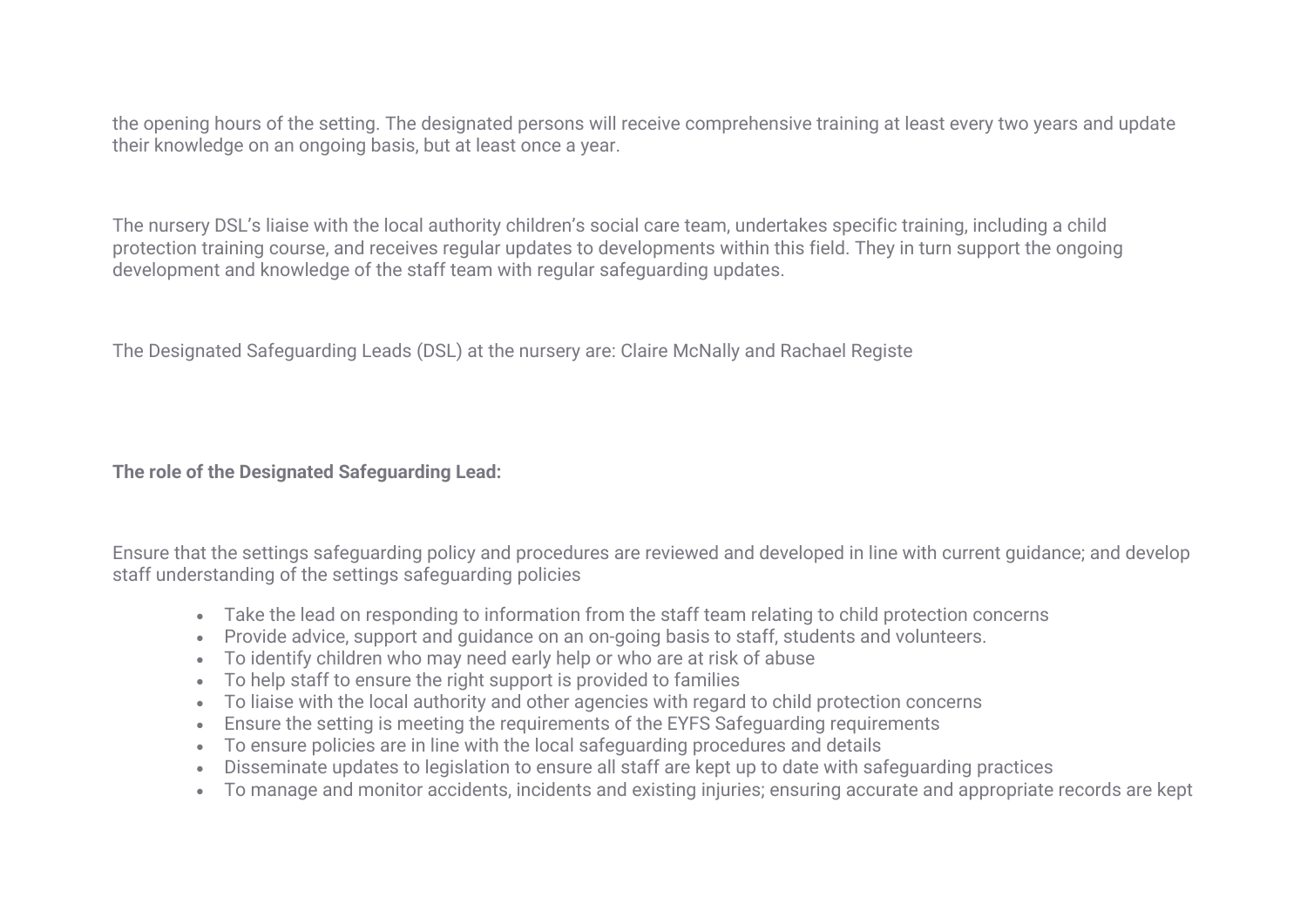- Attend meetings with the child's key person
- Attend case conferences and external safeguarding meetings, as requested, by external agencies.

# **The Nursery safeguards children and staff by;**

- Providing adequate and appropriate staffing resources to meet the needs of all children
- Informing applicants for posts within the nursery that the positions are exempt from the Rehabilitation of Offenders Act 1974. Candidates are informed of the need to carry out checks before posts can be confirmed. Where applications are rejected because of information that has been disclosed, applicants have the right to know and to challenge incorrect information
- Giving staff members, volunteers and students regular opportunities during supervisions and having an open door policy to declare changes that may affect their suitability to care for the This includes information about their health, medication or about changes in their home life such as child protection plans for their own children.
- Requesting DBS checks on an weekly basis/or we use the DBS update service (with staff consent) to re-check staff's criminal history and suitability to work with children at regular intervals
- Abiding by the requirements of the EYFS and any Ofsted guidance in respect to obtaining references and suitability checks for staff, students and volunteers, to ensure that all staff, students and volunteers working in the setting are suitable to do so
- Ensuring we receive at least two written references BEFORE a new member of staff commences employment with us
- Ensuring all students will have enhanced DBS checks completed before their placement starts
- Volunteers, including students, do not carry out any intimate care routines and are never left to work unsupervised with children
- Abiding by the requirements of the Safeguarding Vulnerable Groups Act 2006 and the Childcare Act 2006 (amended 2018) in respect of any person who is dismissed from our employment, or resigns in circumstances that would otherwise have led to dismissal for reasons of child protection concern will be reported to the Disclosure and Barring Services (DBS)
- Having procedures for recording the details of visitors to the nursery and take security steps to ensure that that no unauthorised person has unsupervised access to the children
- Ensuring all visitors/contractors are supervised whilst on the premises, especially when in the areas the children use
- Staying vigilant to safeguard the whole nursery environment and be aware of potential dangers on the nursery boundaries such as drones or strangers lingering. We will ensure the children remain safe at all times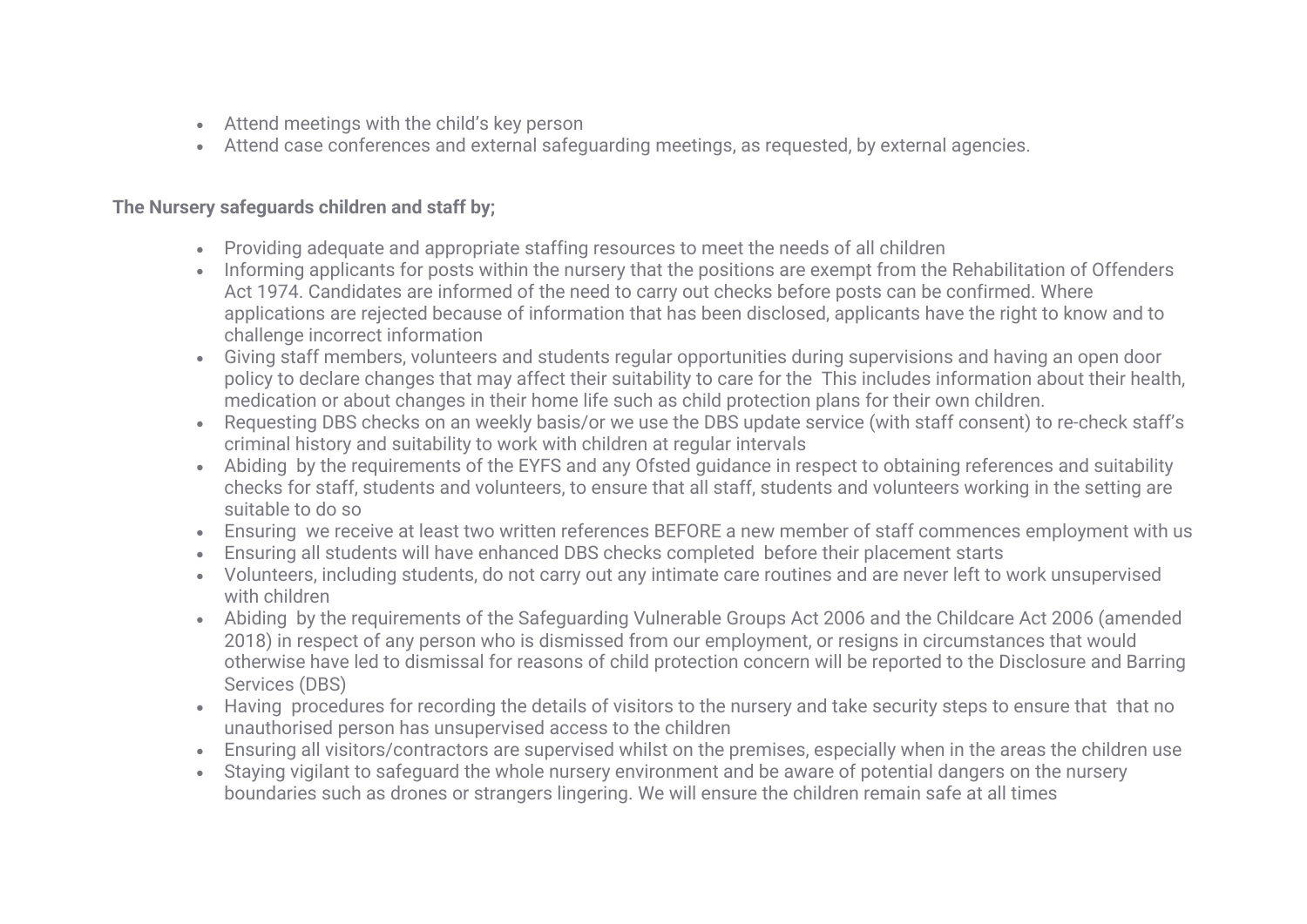- Having a Staff Behaviour Policy sits alongside this policy to enable us to monitor changes in behaviours that may cause concern. All staff sign up to this policy too to ensure any changes are reported to management so we are able to support the individual staff member and ensure the safety and care of the children is not compromised
- Ensuring that staff are aware not to contact parents/carers and children through social media on their own personal social media accounts and they will report any such incidents to the management team to deal with
- Ensuring that all staff have access to, and comply with, the whistleblowing policy which provides information on how they can share any concerns that may arise about their colleagues in an appropriate manner. We encourage a culture of openness and transparency, and all concerns are taken seriously
- Ensuring all staff are aware of the signs to look for of inappropriate staff behaviour, this may include inappropriate sexual comments; excessive one-to-one attention beyond the requirements of their usual role and responsibilities; or inappropriate sharing of images. This is not an exhaustive list, any changes in behaviour must be reported and acted upon immediately
- Ensuring all staff will receive regular supervision meetings where opportunities will be made available to discuss any issues relating to individual children, child protection training, safeguarding concerns and any needs for further support or training
- Having peer on peer and manager observations in the setting to ensure that the care we provide for children is at the highest level and any areas for staff development are quickly identified. Peer observations allow us to share constructive feedback, develop practice and build trust so that staff are able to share any concerns they may have. Concerns are raised with the designated lead and dealt with in an appropriate and timely manner
- Ensuring the deployment of staff within the nursery allows for constant supervision and support. Where children need to spend time away from the rest of the group, the door will be left ajar or other safeguards will be put into action to ensure the safety of the child and the adult.

We also operate a Phones and Other Electronic Devices and Social Media policy which states how we will keep children safe from these devices whilst at nursery. This also links to our Online Safety policy.

Our nursery has a clear commitment to protecting children and promoting welfare. Should anyone believe that this policy is not being upheld, it is their duty to report the matter to the attention of the \*nursery manager/\*owner/DSL/\*registered person at the earliest opportunity.